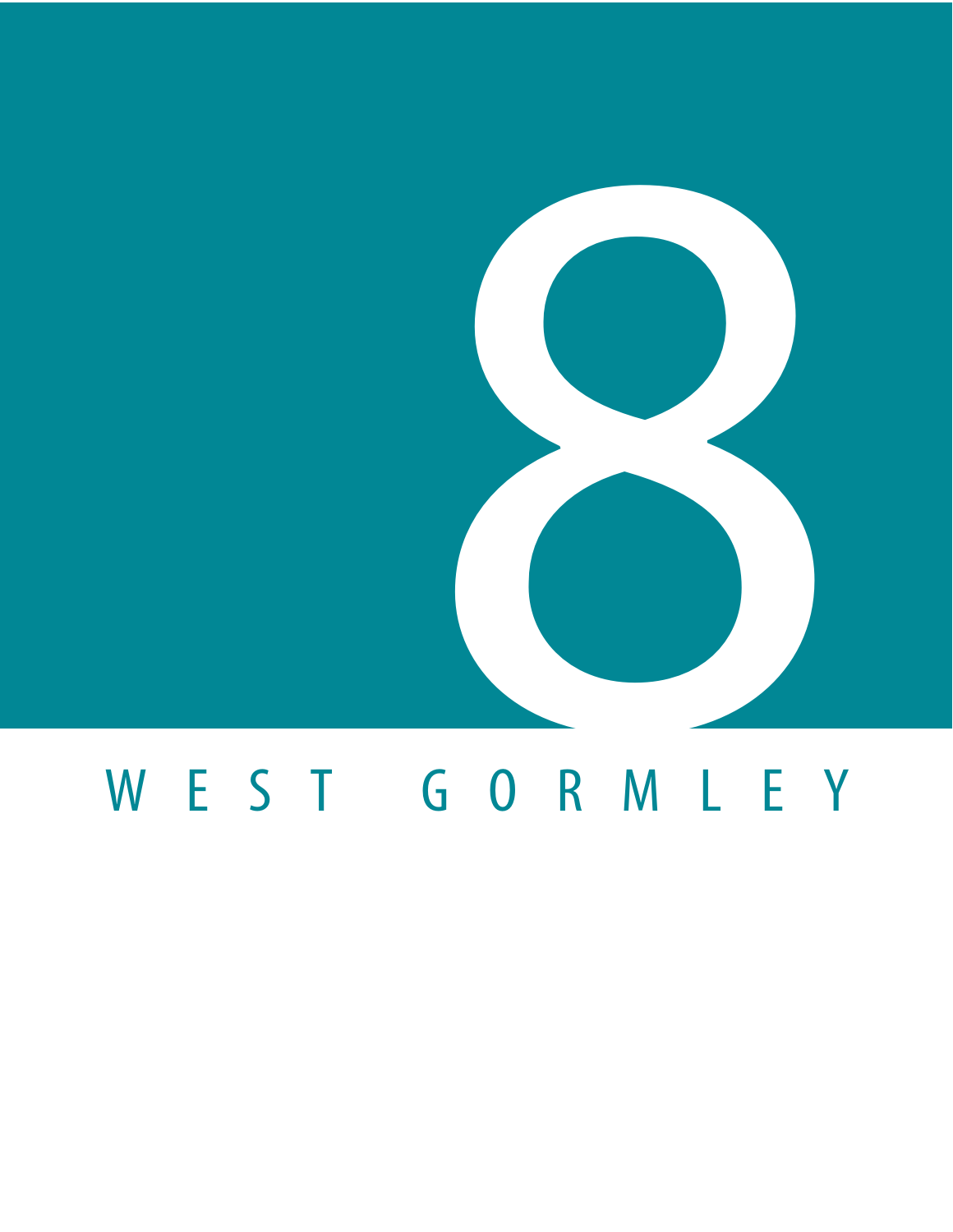# **8.0 THE WEST GORMLEY SECONDARY PLAN**

The lands within the West Gormley Secondary Plan area encompass approximately 361 hectares (892 acres) of land and are generally located within the area bounded by Bayview Avenue (realigned) to the west, Leslie Street to the east, Bethesda Sideroad to the north and Stouffville Road to the south.

## Basis

The lands within the West Gormley Secondary Plan are designated "Settlement area", "Natural Core Area", and "Natural Linkage Area" in accordance with the Oak Ridges Moraine Conservation Plan (ORMCP). Designated as Settlement area within the ORMCP, the West Gormley Secondary Plan area is intended to accommodate urban growth and permit a range of residential, commercial, employment and institutional uses. Natural Core Areas are lands containing a high concentration of key natural heritage features, key hydrological features or landform conservation areas. The Oak Ridges Moraine Conservation Plan identifes low-intensity recreational uses and unserviced parks as permitted uses within Natural Core Areas. Natural Linkage Areas are intended to provide open space connections between Natural Core Areas.

Plan to provide context only. These lands are subject to the policies of the York Region Official Plan and the Town of Richmond Hill Official Plan, in accordance with the policies and requirements of the Oak Ridges The lands within the West Gormley Secondary Plan designated as "Natural Core Area" and "Natural Linkage Area" in the Oak Ridges Moraine Conservation Plan are included on **Schedule "A"** (Land Use Plan) to this Secondary Moraine Conservation Plan as approved by the Minister of Municipal Afairs and Housing. The lands designated as "Oak Ridges Moraine Natural Core Area" on **Schedule "A"** (Land Use Plan) to this Secondary Plan incorporate all bufers and setbacks from natural features as required by the Oak Ridges Moraine Conservation Plan. The required bufers have been or will be conveyed to the Toronto and Region Conservation Authority.

The West Gormley Secondary Plan provides for the establishment of an urban residential community with supporting parks, schools, open space, institutional and neighbourhood commercial uses.

The York Region Official Plan states that *development* of this area shall not be permitted until the provisions policies of the York Region Official Plan have been satisfied. The policies in the West Gormley Secondary Plan Ridges Moraine Conservation Plan and the policies of the York Region Official Plan and Richmond Hill Official of the Oak Ridges Moraine Conservation Plan have been satisfed and the community building and servicing provide that prior to the approval of development of the lands, the provisions and requirements of the Oak Plan be addressed through the Master Environmental Servicing Plan.

The lands subject to the policies in the West Gormley Secondary Plan include two separate neighbourhoods to the east and west of the "Oak Ridges Moraine Natural Core Area" lying in the centre of the concession block and also to a small parcel of land of approximately 2.1 hectares at the southwest corner of Leslie Street and Bethesda Sideroad.

Development within the West Gormley Secondary Plan shall address and satisfy the provisions of the Oak Ridges Moraine Conservation Plan.

The requirements for the Master Environmental Servicing Plan as set out in the Official Plan indicates that the Master Environmental Servicing Plan shall include a demonstration of the Greenway System that includes the Urban Open Space System, identifying all key natural heritage features and key hydrological features and a development concept indicating how the *development* will occur in accordance with Town policies.

As the lands within the settlement area lie within two diferent sub-watersheds, separate Master Environmental Servicing Plans have been prepared for each of the two major parcels of land to the east and west of the ORM Natural Core Area designation.

A conceptual block plan illustrating how the lands could be developed in accordance with the policies in the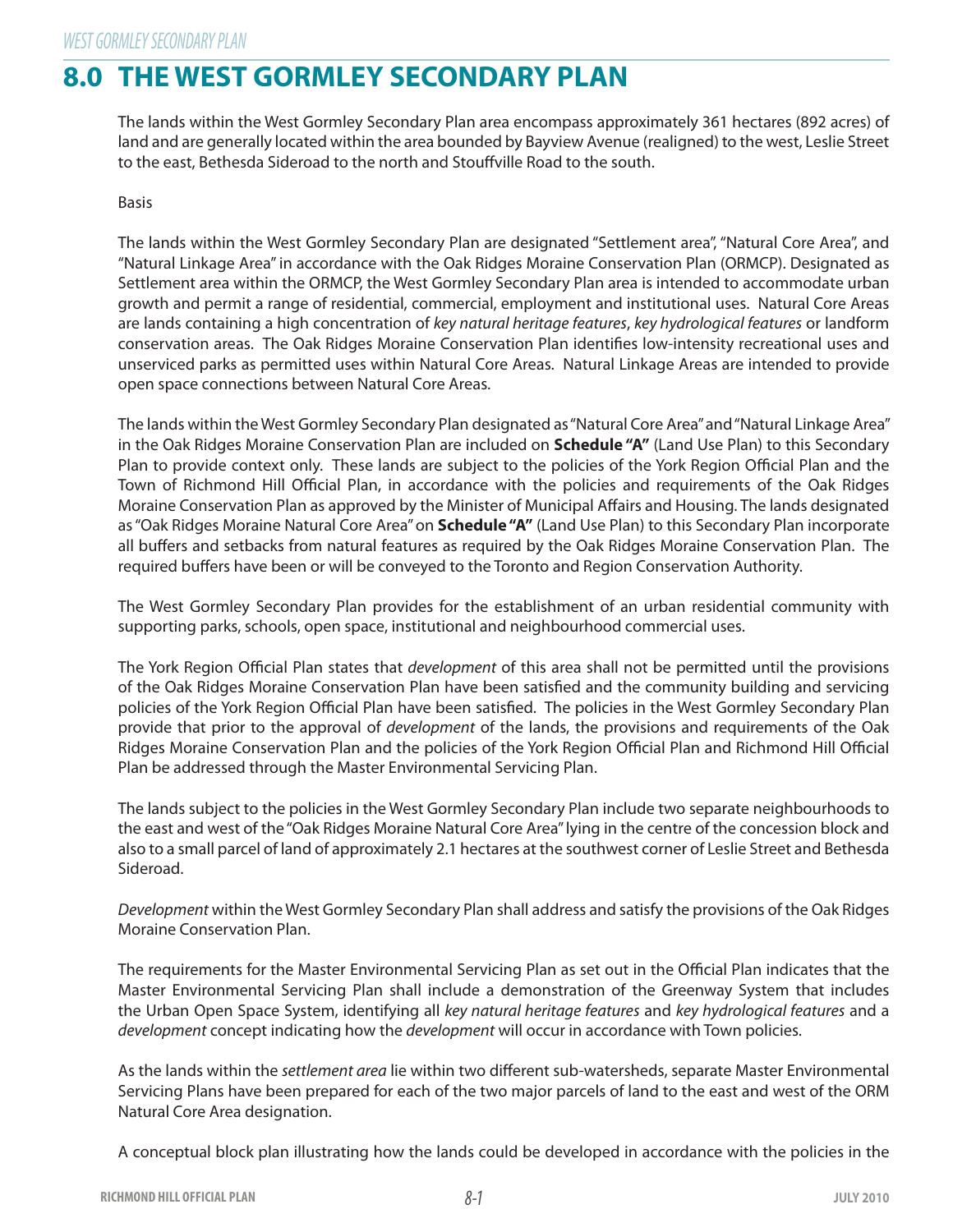West Gormley Secondary Plan is attached as Appendix 1 (Conceptual Block Plan) to this Secondary Plan for information purposes only.

## **8.1 INTRODUCTION**

The following text and **Schedule "A"** – (Land Use Plan) to this Secondary Plan attached hereto, constitutes Chapter 8 (West Gormley Secondary Plan) to the Richmond Hill Official Plan.

## **8.2 PURPOSE**

The purpose of this Secondary Plan is to establish principles and policies for the development of the West Gormley Secondary Plan area as shown on **Schedule A10** (Secondary Plan Areas) to Part I of the Richmond Hill Official Plan.

## **8.3 LOCATION**

The lands within the West Gormley Secondary Plan area encompass approximately 361 hectares (892 acres) and are generally contained within the area bounded by Bayview Avenue to the west, Leslie Street to the east, Bethesda Sideroad to the north and Stouffville Road to the south.

## **8.4 PRINCIPLES OF DEVELOPMENT**

#### **8.4.1 Environmental Sustainability**

Moraine Conservation Plan, the York Region Official Plan and the Richmond Hill Official Plan have been met. The guiding principle for *development* in the West Gormley Secondary Plan area is "Environment First". This means that *development* will only be approved if it can be demonstrated that the policies of the Oak Ridges

The objectives associated with this principle are:

- for the Greater Golden Horseshoe, the Provincial Policy Statement, the York Region Official Plan and the a. To conform to all of the applicable policies of the Oak Ridges Moraine Conservation Plan, the Growth Plan Richmond Hill Official Plan.
- b. To provide an interconnected urban open space system which links the Oak Ridges Moraine to the Rouge Valley in accordance with the Oak Ridges Moraine Conservation Plan designations for Natural Core and Natural Linkage areas.

#### **8.4.2 Neighbourhood Identity**

The urban areas within the West Gormley Secondary Plan are physically separated by lands designated as "Oak Ridges Moraine Natural Core Area", the majority of which have been dedicated to the Toronto and Region Conservation Authority. As a result, the urban areas are not contiguous. This principle relates to trying to achieve a neighbourhood identity.

The objectives associated with this principle are:

a. To provide for a range of land uses including Greenway System designations, open space areas, residential neighbourhoods, public uses such as schools and local commercial service opportunities.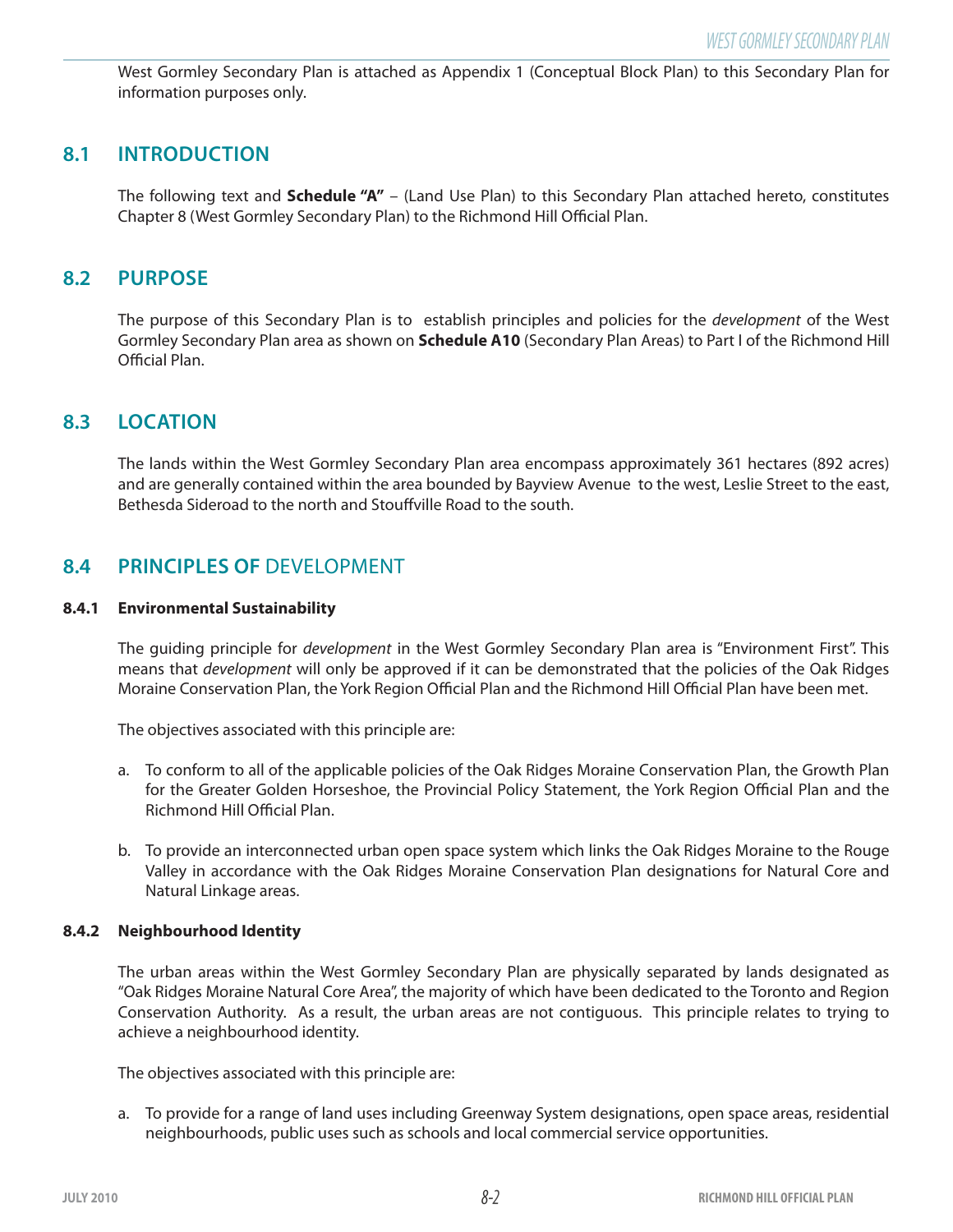- b. To foster a sense of community identity by connecting neighbourhoods through public uses and an urban open space system.
- c. To provide for the extension of necessary public services and facilities to support the community.

## **8.4.3 Housing Choices**

This principle is to ensure that *development* within the "Oak Ridges Moraine Urban Area" of the West Gormley Secondary Plan area will provide opportunities for a mix and range of housing types.

The objectives associated with this principle are:

- a. To provide a range and mix of housing types in order to achieve a balanced community.
- b. To address the requirements of the Growth Plan for the Greater Golden Horseshoe and the Provincial Policy Statement.
- c. To encourage housing *developments* and designs in order to achieve more compact residential *development*.
- d. To achieve an urban form which makes efective use of land, services, community facilities and related infrastructure.

## **8.4.4 Municipal Services**

This principle is to ensure that all *development* within the West Gormley Secondary Plan area be on municipal services carried out pursuant to an Environmental Assessment that considers all alternative servicing solutions and in a manner that is environmentally responsible. The objectives are:

- a. To locate future residential development in a manner which allows for the logical extension of municipal services.
- b. To strategically locate stormwater management works in order to minimize the number of facilities and maintenance requirements.

## **8.4.5 Transportation and Transit**

This principle relates to the need to ensure that the West Gormley neighbourhoods are connected to the street and transit systems both internally and externally.

The objectives associated with this principle are:

- a. To create a neighbourhood accessible to the broader Oak Ridges and Richmond Hill community by both street and transit services.
- b. To ensure that development occurs in accordance with requirements for street improvements on surrounding arterial streets.

## **8.4.6 Financial Viability**

This principle is to ensure that new *development* occurs in a manner which is timed to the provision of necessary infrastructure and is undertaken in a manner which does not impact the Town's fnances including operating costs.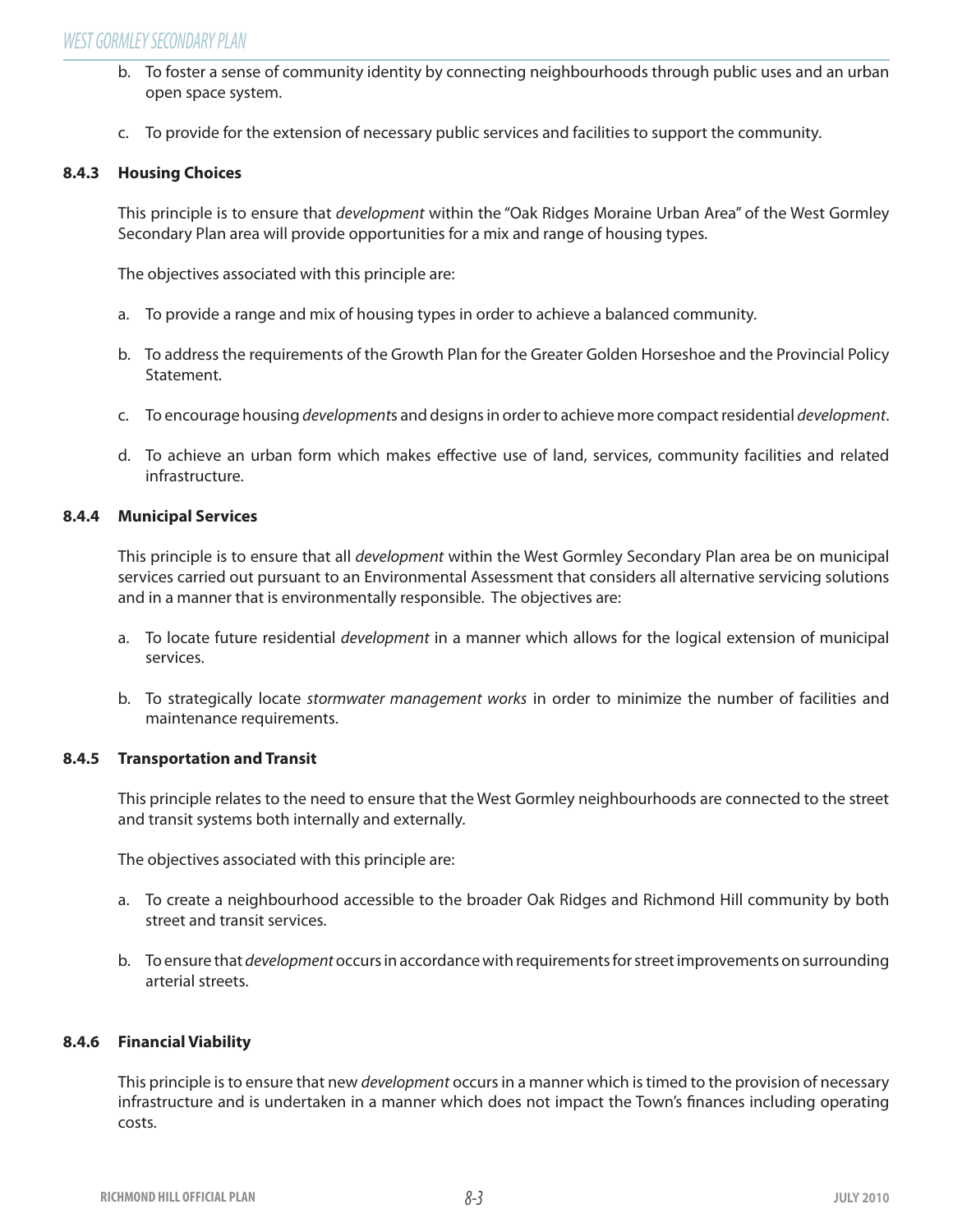The objectives associated with this principle are:

- a. To ensure the costs of development including infrastructure required to service the development is borne by the landowners.
- b. To ensure that the costs for infrastructure and other municipal services are included in the Town-wide and area specific development charges, as applicable and in accordance with the Development Charges Act.
- c. To require phasing of development consistent with the timed delivery of required Regional and local infrastructure.

## **8.5 ENVIRONMENT AND WATER RESOURCE POLICIES**

## **8.5.1 General Policies**

- a. Prior to approving new development, Council shall be satisfed that the development addresses all of the requirements of the Oak Ridges Moraine Conservation Plan.
- b. All applications for development including applications for Zoning By-law Amendment and draft plan of subdivision must be accompanied by a conformity statement that demonstrates how the *developments* meet the requirements of the Oak Ridges Moraine Conservation Plan.

## **8.5.2 Natural Environment**

- a. It is the intent of Council that the lands identified on **Schedule "A"** (Land Use Plan) to this Secondary Plan as "Oak Ridges Moraine Natural Core Area" and "Oak Ridges Moraine Natural Linkage Area" shall be dedicated to the Province of Ontario, Toronto and Region Conservation Authority or other appropriate public body in order to ensure their long term protection.
- b. Where lands designated "Oak Ridges Moraine Natural Core Area" or "Oak Ridges Moraine Natural Linkage Area" have been dedicated to the Province and/or Toronto and Region Conservation Authority in accordance with settlements of the Oak Ridges Moraine Conservation Act, such lands shall not be included in environmental studies and/or the MESP except where such lands will be impacted by proposed *development*.
- c. Where lands designated "Oak Ridges Moraine Natural Core Area" or "Oak Ridges Moraine Natural Linkage Area" have been dedicated to the Province of Ontario and/or Toronto and Region Conservation Authority, all bufers and setbacks as required in accordance with the Oak Ridges Moraine Conservation Plan shall be deemed to have been included in the dedicated lands.
- d. Where the lands designated "Oak Ridges Moraine Natural Core Area" or "Oak Ridges Moraine Natural Linkage Area" have not been dedicated to the Province of Ontario and/or Toronto and Region Conservation Authority, the lands shall be subject to the policies and requirements of Section 3.2.1.1 (Lands on the ORM) and the relevant land use and design policies of Section 4.10 (Greenway System) of Part I of the Richmond Hill Official Plan.
- e. Revisions to the water resource management studies submitted in the August 2004 and September 2005 MESPs shall be submitted as part of the updates to the Master Environmental Servicing Plans in accordance with Terms of Reference to be prepared in consultation with the TRCA.
- f. Natural Heritage Evaluations in accordance with Section 5.24, of Part I of the Richmond Hill Official Plan, shall be submitted on a site specifc basis prior to draft plan approval or site plan approval in order to demonstrate how the proposed *development* meets the policies and requirements of the Oak Ridges Moraine Conservation Plan.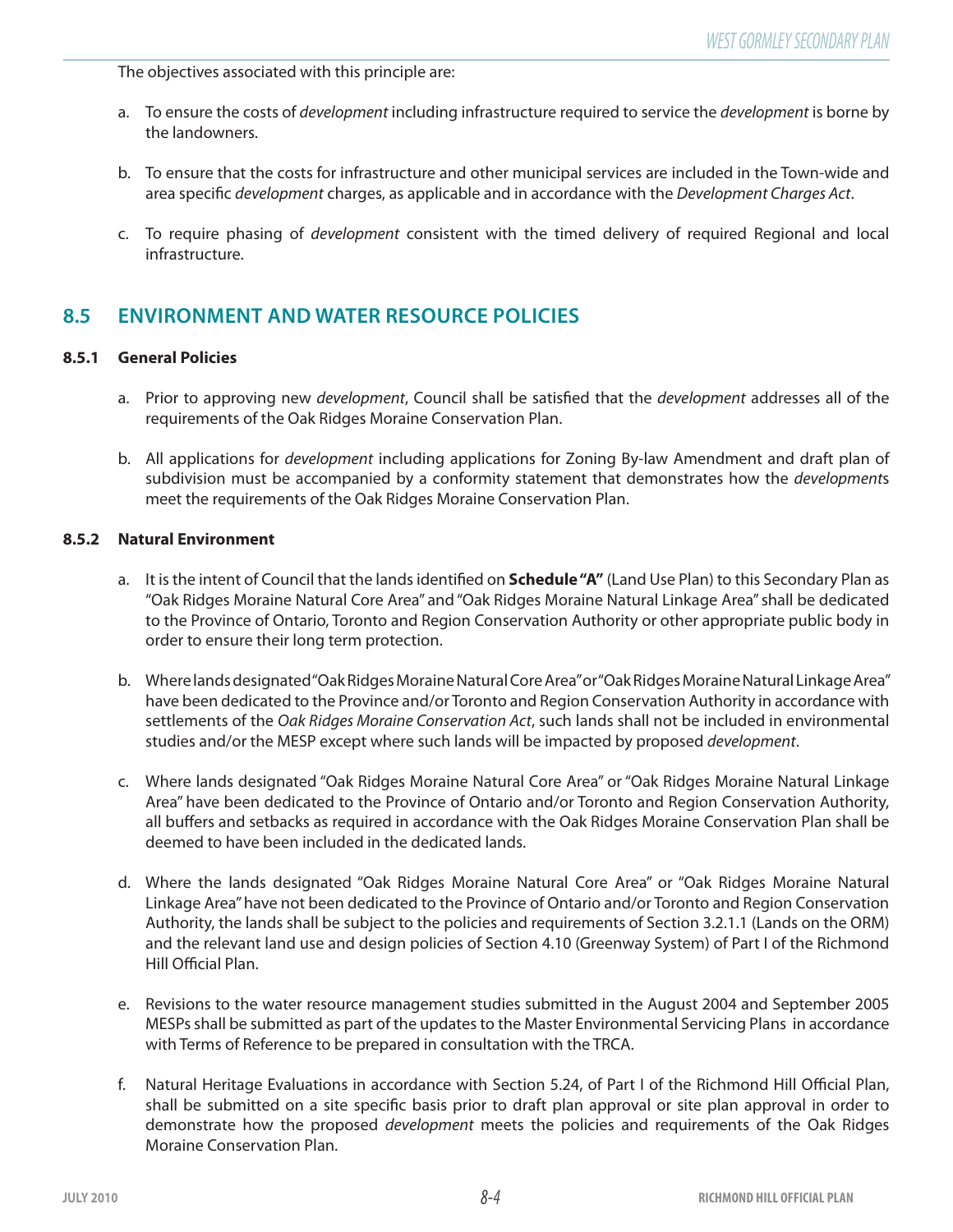- Official Plan, the following: g. The Terms of Reference for the Natural Heritage Evaluation shall be approved in consultation with the Town and TRCA and shall include, in addition to the requirements of Section 5.24 of Part I of the Richmond Hill
	- i. A demonstration of conformity with the requirements of the Oak Ridges Moraine Conservation Plan and Provincial Policy Statement;
	- ii. A description of the proposed *development* including conceptual servicing and stormwater management facilities;
	- iii. Identification of the interdependencies between and relationship of the water resources regime and lands within the ORM Natural Core and ORM Natural Linkage designations;
	- iv. Confrmation that the water management and servicing schemes do not impact the areas dedicated as ORM Natural Core and ORM Natural Linkage as shown on **Schedule "A"** (Land Use Plan) to this Secondary Plan; and
	- v. Identification of the key natural heritage features and/or key hydrological features and their functions which could potentially be impacted by *development* during the pre-construction and post construction period to ensure no impact to the areas designated ORM Natural Core and ORM Natural Linkage.

## **8.5.3 Master Environmental Servicing Plan**

- a. Master Environmental Servicing Plans (MESPs) dated August 2004 for the Rouge Watershed and September 2005 for the Humber Watershed were previously submitted in support of *development* applications within the West Gormley Secondary Plan area. Prior to the approval of Zoning By-law amendments and draft plans of subdivision, the MESPs shall be revised to the satisfaction of the Town, York Region and the Conservation Authority to reflect any changes in land use and/or Provincial regulations in effect.
- b. The MESPs shall be prepared on the basis of sub-watersheds and have regard for all aspects of the subwatershed.
- c. The MESPs shall demonstrate that the requirements of the Oak Ridges Moraine Conservation Act and the Oak Ridges Conservation Plan have been met.
- d. The revised MESPs shall, in addition to other matters, provide the following information:
	- i. An analysis of the water budget;
	- ii. Analysis of servicing requirements including stormwater management, and allocation of water and sanitary sewer capacity;
	- iii. Heritage and archaeological inventory and analysis including the identifcation of how these resources will be protected and/or preserved; and
	- iv. An assessment of transportation systems including streets, transit, traffic calming design solutions pedestrian and bicycle facilities.

## **8.6 LAND USE POLICIES**

## **8.6.1 General Policies**

- a. The community structure of the West Gormley Planning Area is based on achieving a balanced community which includes areas identifed for residential, commercial and public uses.
- b. New development must be undertaken in accordance with the principles, objectives and policies outlined in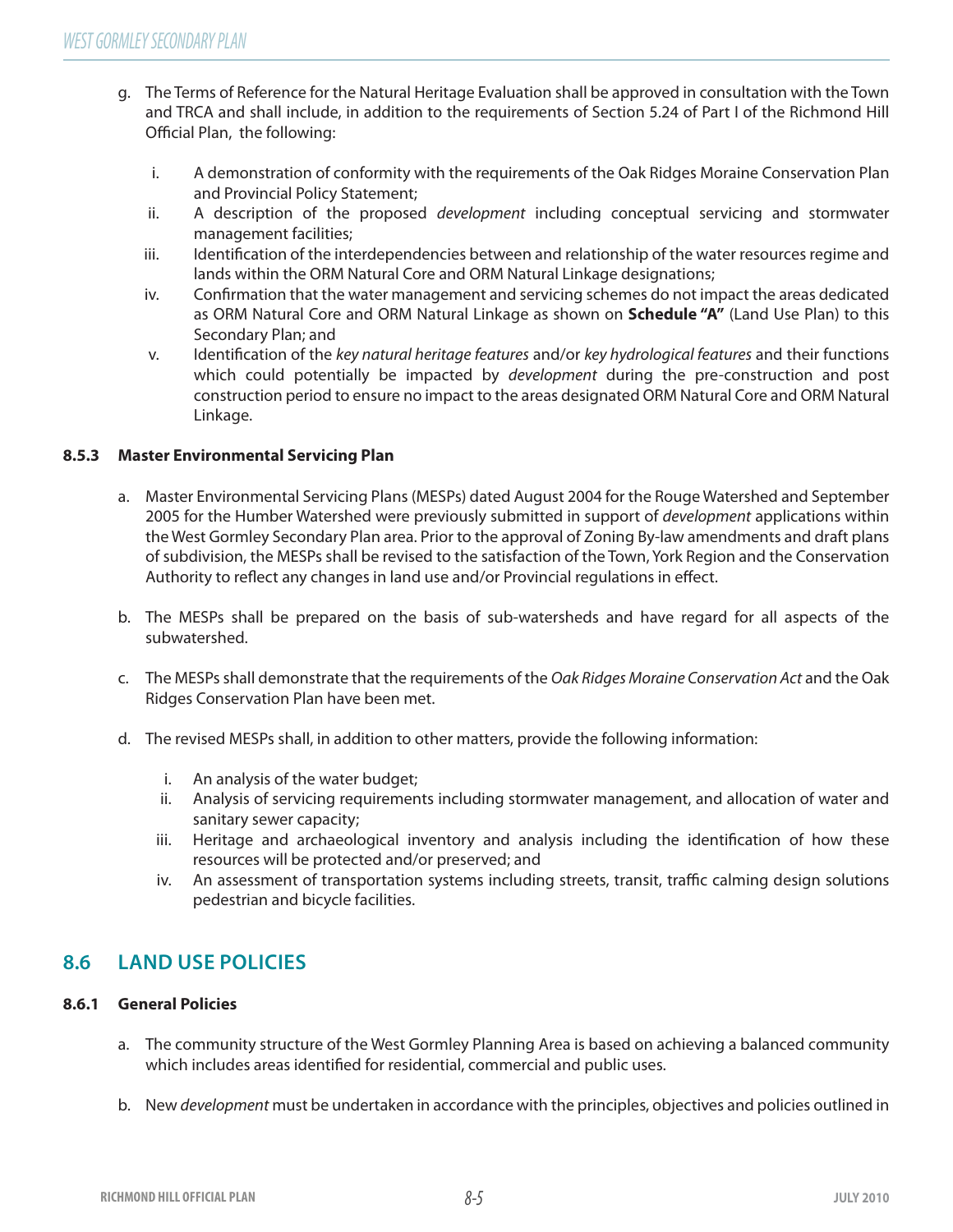Sections 8.4 and 8.5 of this Secondary Plan.

- c. Although desirable, the ability to connect neighbourhoods within this area may be limited by the overarching considerations for protection of the Oak Ridges Moraine Natural Core and Natural Linkage lands and therefore, the *development* of lands within the concession block will be based on the *development* of neighbourhoods.
- d. It is intended that urban design guidelines be prepared for the residential areas prior to the approval of Zoning By-law amendments, draft plans of subdivision and site plans.

## **8.6.2 Residential Policies**

## **8.6.2.1 General Residential Policies**

- a. The Town will encourage innovative subdivision and site plan design including a mix of housing types.
- b. In accordance with Sections 3.4.2 (Cultural Heritage) and Section 3.4.3 (Archaeological Resources) of the Part I Richmond Hill Official Plan, Council shall have regard for the conservation of structures and sites of historic, architectural or archaeological significance.
- c. Energy conservation shall be incorporated into the design of plans of subdivision and site plans in accordance with the energy and sustainable design policies as set out in Section 3.1.9.5 (Energy Conservation) and Section 3.2.3 (Sustainable Design) of the Part I Richmond Hill Official Plan.
- d. Aesthetic streetscapes shall be encouraged through the integration of varied building types, open space and protection of heritage features.

## **8.6.2.2 Residential Low Density**

- a. The predominant use of land in areas designated Residential Low Density as shown on **Schedule "A"** (Land Use Plan) to this Secondary Plan shall be for single detached, semi-detached, duplex, triplex, quadruplex, street townhouses and other low density housing types which are ground-oriented.
- b. In areas designated Residential Low Density, a maximum density of approximately 25 units per net residential hectare (10 units per acre) shall be permitted. This maximum density calculation shall not include the counting of additional residential units. **OPA #23 Approved by Council on**

**March 23, 2021** 

c. Except as otherwise provided in this Secondary Plan, the maximum height of any residential building shall not exceed 3 ½ storeys.

## **8.6.2.3 Residential Medium Density**

- a. The predominant use of land in areas designated Residential Medium Density shall be semi-detached, street townhouses, block townhouses and other low-rise housing forms which conform to the density requirements.
- b. In areas designated Residential Medium Density, a maximum density of 60 units per net residential hectare (24 units per acre) shall be permitted. This maximum density calculation shall not include the counting of additional residential units. **OPA #23 Approved by Council on**

**March 23, 2021** 

- c. The maximum building height in areas designated Residential Medium Density shall be four (4) storeys.
- d. In order to minimize the impact on low density residential developments, the design and appearance of multiple unit dwellings shall be integrated with and be compatible in scale and massing with the surrounding development.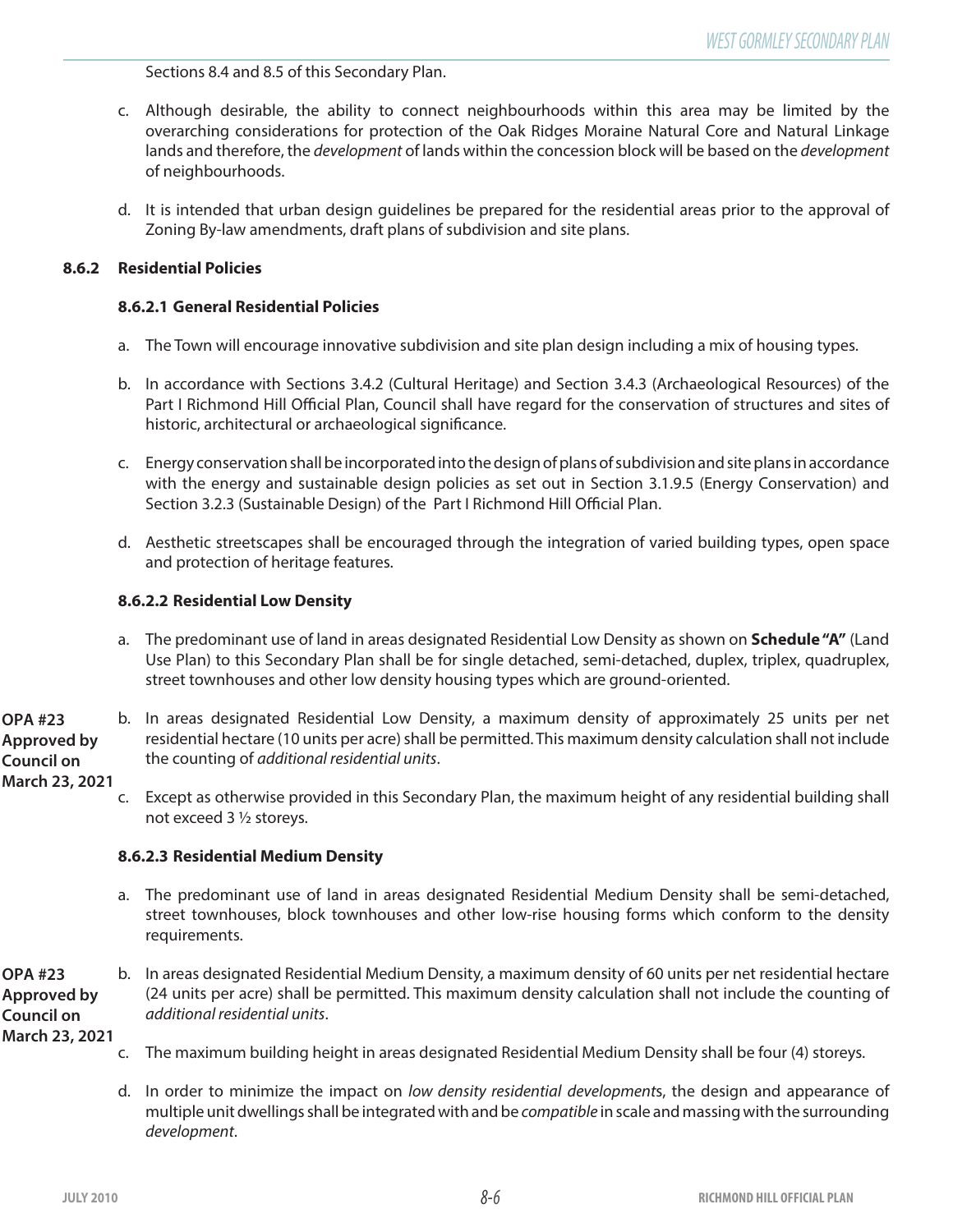## **8.6.2.4 Residential Mixed Use**

- a. Permitted uses on lands designated Residential Mixed Use shall include:
	- i. A range and mix of developments, including commercial and residential uses designed to be consistent with the applicable Provincial, Regional and local policies in efect at such time as servicing capacity is available;
	- ii. Commercial uses, including retail, personal service and professional office where they are integrated with the residential uses either as mixed use *developments* or as part of a commercial core serving the immediate neighbourhood and located internal to the *development* and not on an arterial street; and
	- iii. Mixed use residential and commercial *developments* shall be encouraged to locate on an arterial street in order to address the public street and shall include a service street access in order to minimize points of access to the arterial street.
- b. Prior to adoption of a Zoning By-Law to permit *development* of any parcel of land designated as Residential Mixed Use, a detailed Concept Plan shall be submitted and approved by the Town in accordance with Section 5.2 of Part 1 of the Richmond Hill Official Plan.
- c. The Tertiary Plan shall include the following requirements in addition to those as set out in Section 5.2 of Part 1 of the Richmond Hill Official Plan:
	- i. Urban design studies which show transition in the massing, siting, orientation and heights of buildings;
	- ii. An analysis of the relationship of buildings to the street, to the adjacent open space, to adjacent uses and to one another;
	- iii. A detailed plan indicating the relationship of the proposed *development* to adjacent land uses including pedestrian circulation and connections to the urban open space system; and
	- iv. The relationship of the buildings to the natural landforms of the Oak Ridges Moraine and protection of views of the ORM Natural Core and ORM Natural Linkage designations.
- d. Development standards for buildings and structures on lands designated Residential Mixed Use, as shown on **Schedule "A"** (Land Use Plan) to this Secondary Plan, shall be established in the Zoning By-Law subsequent to the approval of the Tertiary Plans required in Section 8.6.2.4.c of this Secondary Plan.
- e. Underground or structured parking shall be required for any buildings in excess of 4 storeys.
- f. Alternative concept plans including computer generated perspectives showing the massing, orientation and urban design of the buildings as well as the streetscape within the context of the site shall be required as part of any *development* application for Residential Mixed Use *development* together with traffic, parking, shadowing, servicing and urban design objectives.
- g. Applications for development within areas designated Residential Mixed Use shall be subject to site plan control and architectural design review at the applicant's expense.

## **8.6.2.5 Other Permitted Uses in Residential Designations**

The following uses may also be permitted in all residential designations shown on **Schedule "A"** (Land Use Plan) to this Secondary Plan in accordance with the following policies.

## **8.6.2.5.1 Day Nurseries**

- a. Applications for amendments to the Zoning By-law to permit day nurseries may be permitted in Residential designations subject to the following criteria:
	- i. The *development* has access to an arterial, major collector or minor collector street;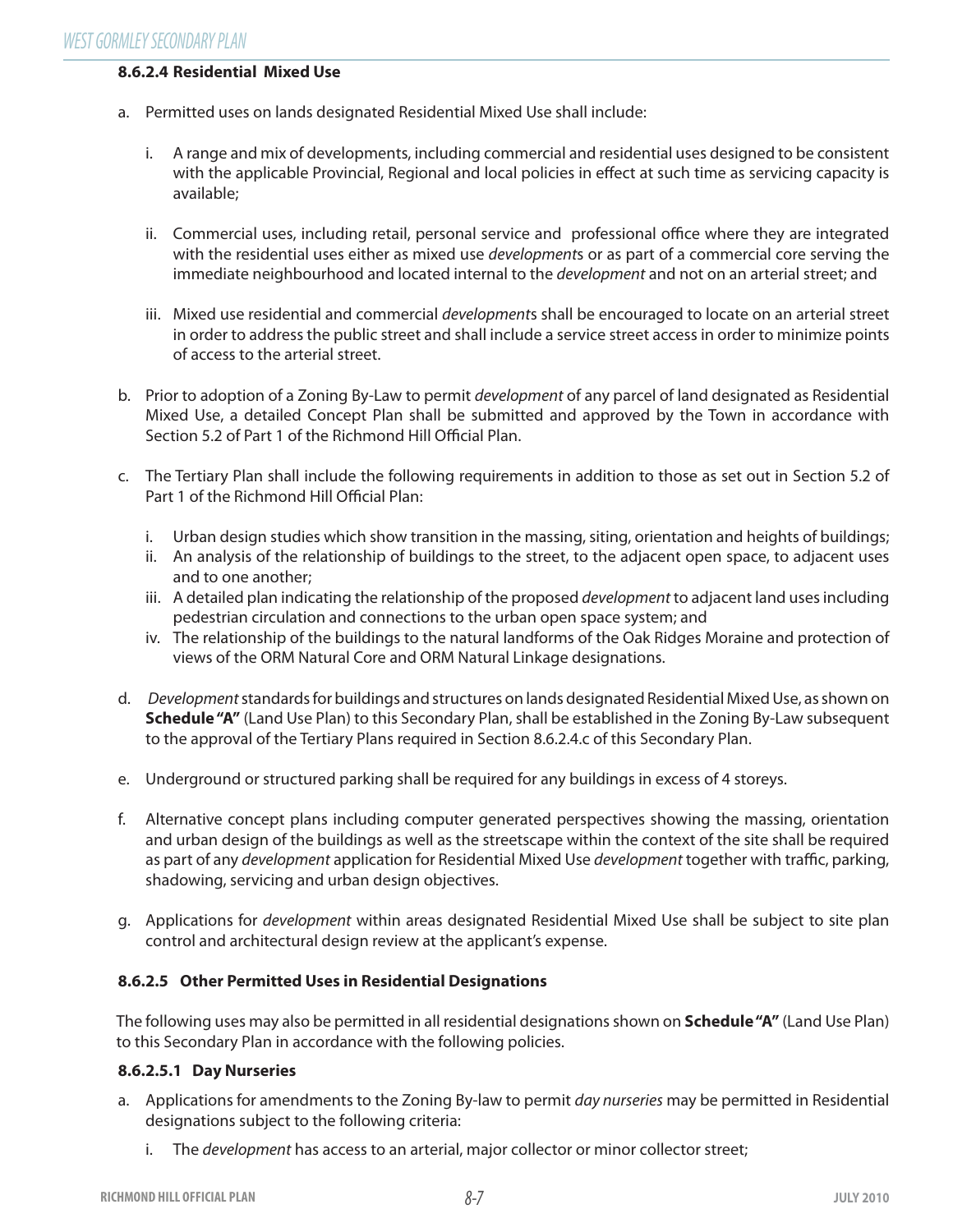- ii. The development is adjacent to a commercial or institutional use or community facility;
- iii. The facility is licensed under the Day Nurseries Act;
- iv. The area of the site is sufficient to provide for adequate parking, circulation of traffic, drop off and pick up areas and outdoor amenity space.

#### **8.6.2.5.2 Seniors Residential and Institutional Uses**

- a. Applications for amendments to the Zoning By-law to permit seniors residential and institutional developments may be permitted subject to the following provisions:
	- i. The development has access to an arterial, major collector or minor collector street;
	- ii. The site is of sufficient size to provide for adequate setbacks, parking and transition from adjacent uses; and
	- iii. The site is adjacent to other institutional uses or community facilities.

#### **8.6.2.5.3 Schools and Places of Worship**

- a. Applications for amendment to the Zoning By-law to permit elementary schools operated by the York Region District School Board and the York Catholic District School Board will be assessed on the basis of conformity with the following criteria:
	- i. Frontage and access on a collector street;
	- ii. The site is situated on a straight segment of roadway with good visibility and with sufficient frontage to meet the standards of the respective school board;
	- iii. The school forms a campus with parks or other public facilities wherever possible; and
	- iv. Residential driveways directly opposite school sites are minimized wherever possible in order to minimize conflicts with local traffic.
- b. Applications for amendment to the Zoning By-law to permit secondary schools operated by the York Region District School Board and the York Catholic District School Board will be assessed on the basis of conformity with the following criteria:
	- i. The school is located at an intersection of an arterial and a collector street with access via the collector street;
	- ii. The school forms a campus with parks or other public facilities wherever possible;
	- iii. Residential driveways directly opposite school sites shall be minimized wherever possible; and
	- iv. The location has good visibility and sufficient frontage on a straight segment of the roadway to meet the standards of the respective School Board.
- c. Applications for amendment to the Zoning By-law to permit private schools will be assessed on the basis of conformity with the following criteria:
	- i. Such uses shall be located on arterial streets and preferably at the intersection of collector and arterial streets;
	- ii. A minimum of two (2) access points shall be provided;
	- iii. The sites shall be a minimum of 1 hectare (2.47 acres) and a maximum of 2.5 hectares (6.18 acres) and sites in excess of 2.5 hectares (6.18 acres) in the settlement area shall require an Official Plan Amendment;
	- iv. Traffic and parking studies shall be submitted to the Town which demonstrate that such use will not adversely impact the existing or proposed traffic network satisfactory to the Town;
	- v. The impact on adjacent residential areas is minimized through the incorporation of adequate parking, landscaping, setback and buffering provisions in the Zoning By-law; and
	- vi. Adequate measures to address vehicular drop-off and pick-up through features such as lay-bys are provided.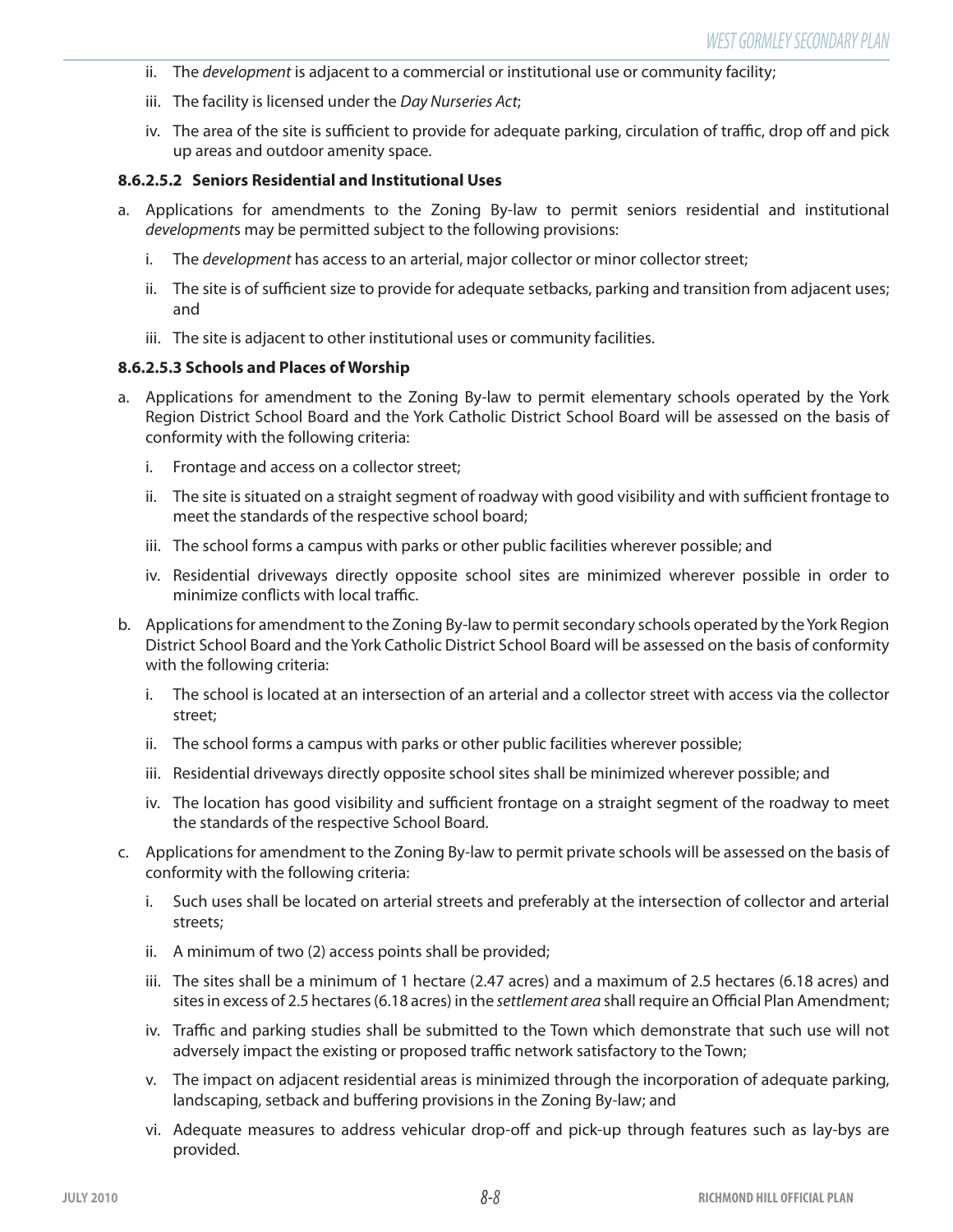- d. Applications to amend the Zoning By-law to permit places of worship in residential areas will be assessed on the basis of conformity with the following criteria:
	- i. Such uses shall be located at intersections of arterial streets or at the intersection of collector and arterial streets. Mid-block sites may be considered where they abut other institutional or commercial uses and where shared facilities such as parking may be available;
	- ii. Traffic and parking studies shall be submitted which demonstrate to the satisfaction of the Town that such a use in that location will not adversely impact the existing or proposed traffic network;
	- iii. The impact on adjacent residential areas is minimized through the provisions of adequate parking, landscaping, setback and buffering provisions in the Zoning By-law; and
	- iv. All such *developments* are to be subject to site plan control and architectural design control.

## **8.6.2.5.4 Home Occupations**

- a. Home occupations may be permitted in Residential designations without amendment to the Zoning By-law subject to the following criteria:
	- i. The home occupation is carried on by an occupant of the dwelling;
	- ii. The home occupation constitutes a secondary use and is carried on entirely within the *dwelling unit*;
	- iii. The business does not generate traffic on a daily or routine basis which exceeds the residential parking standard;
	- iv. There is no outside storage of goods or materials;
	- v. The residential façade and appearance of the dwelling unit is maintained;
	- vi. Signage is consistent with the residential requirements in the Sign By-law;
	- vii. The home occupation does not include retail sales from the dwelling; and

viii. Medical and animal clinics are not permitted.

#### **8.6.2.5.5 Additional Residential Units OPA #23**

Additional residential units may be permitted in accordance with the following policies: **Approved by Council on** 

March 23, 2021 *a.* Additional residential units are permitted in areas zoned for residential development.

- b. Notwithstanding (a), an additional residential unit is not permitted:
	- i. on hazard lands or hazardous sites; or
	- ii. on lands within the "Oak Ridges Moraine Natural Core" and "Oak Ridges Moraine Natural Linkage" designations.
- c. The dwelling and additional residential unit(s) meets all Provincial building and fire code regulations and requirements.
- d. Exterior changes to the existing ground-related dwelling are compatible with the character of the area.

## **8.6.3 Neighbourhood Commercial Policies**

- a. Within the Neighbourhood Commercial Area, a range of uses including retail, commercial, and office may be permitted in accordance with the policies of this Section.
- b. The maximum site area for Neighbourhood Commercial developments shall be 1 hectare.
- c. The maximum height for commercial developments shall be 2 storeys.
- d. Service stations and drive-through restaurants will not be permitted within this designation except by an amendment to this Secondary Plan which demonstrates the need for such uses and further that such uses conform to the provisions of the Gas Bar/Convenience Retail Study, as prepared by the Town.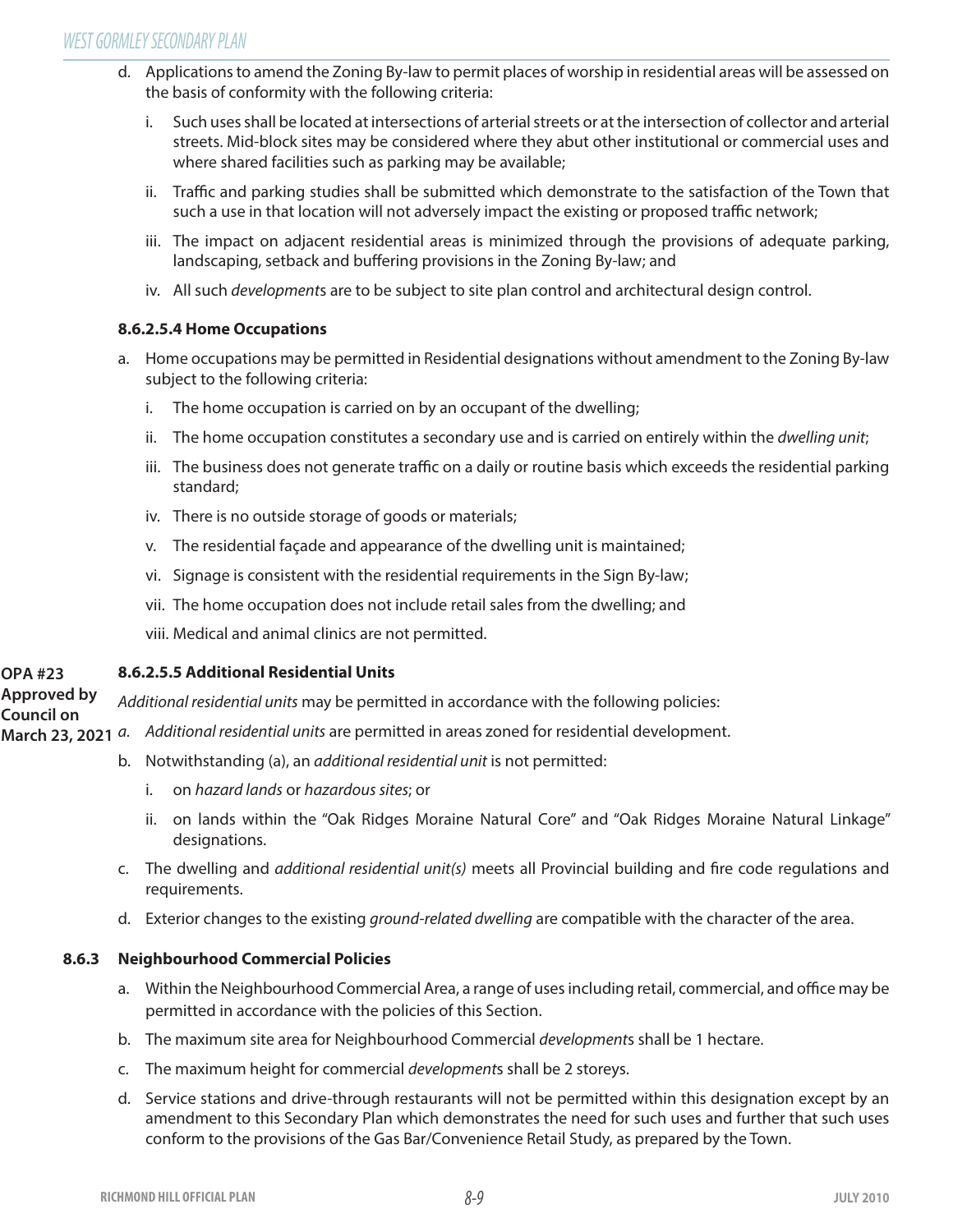- e. Where any commercial *development* is adjacent to, or in immediate proximity to a residential area, potential adverse impacts between the uses shall be mitigated through building setbacks, visual screening, landscaping, fencing and other forms of buffering, particularly to screen parking areas.
- f. Vehicular access to Leslie Street shall be controlled in order to minimize the number of direct access points in consultation with the appropriate agency having jurisdiction. Access to adjacent collector streets will be encouraged wherever possible.
- g. Neighbourhood commercial developments shall be designed to address the street and include a comprehensive and unified streetscape and landscape plan to minimize the visual impact of surface parking.
- h. No open storage of goods, materials, machinery or equipment is permitted.
- i. All uses shall provide access and parking in accordance with the Accessibility Act.

## **8.6.4 Institutional Policies**

- a. New Institutional designations not specifically identified on **Schedule "A"** (Land Use Plan) to this Secondary Plan shall only be permitted subject to applications for Official Plan and Zoning By-law amendments which demonstrate conformity with the policies of this Secondary Plan and Part I of the Richmond Hill Official Plan.
- b. In general, institutional uses including schools, parks and places of worship shall be located along arterial and/or major collector streets.
- c. The lands located at the north-west intersection of Leslie Street and Stouffville Street are designated "Institutional" on **Schedule "A"** (Land Use Plan) to this Secondary Plan and are currently used as a place of worship with recreational and cultural facilities. Additional uses such as day nurseries, private schools, seniors housing and other uses considered accessory to the Institutional use may be permitted without amendment to this Secondary Plan subject to the following requirements:
	- i. A detailed and comprehensive concept plan showing all of the existing and proposed land uses together with related studies such as traffic, servicing, urban design are approved by Council prior to the adoption of the amending Zoning By-law;
	- ii. A detailed streetscape plan is submitted for the Stouffville Street and Leslie Street frontages and approved by Council as part of the site plan;
	- iii. The urban design for the *development* includes consideration of the Hamlet of Gormley Heritage Conservation District located to the south of Stouffville Road; and
	- iv. The development is subject to site plan control including urban design prior to the approval of any additional uses or buildings on the lands.

## **8.6.5 Parks and Open Space**

## **8.6.5.1 General Policies**

- a. In the long term, it is intended that there will be an open space system linking the Town's parkland at Lake Wilcox, the Lake St. George Conservation Area, the ORM Natural Core and ORM Natural Linkage Areas and the Rouge Watershed together with the public park land dedicated within the settlement area of the West Gormley Secondary Plan. The linkages between these facilities shall be through the establishment of a natural trail system.
- b. The design of neighbourhoods in the West Gormley Secondary Plan shall provide for suitable connections into the ORM Natural Core area or ORM Natural Linkage area to facilitate a portion of the trail system envisaged in the Oak Ridges Moraine Conservation Plan.
- c. Public parkland shall be provided in accordance with the provisions of the Planning Act and Section 3.1.8 of Part I of the Richmond Hill Official Plan.
- d. The exact location, boundaries and extent of parkland dedication or cash-in-lieu of parkland dedication shall be confirmed at the time of subdivision approval.
- e. Lands dedicated to the Town shall be subject to a Phase I Environmental Site Assessment.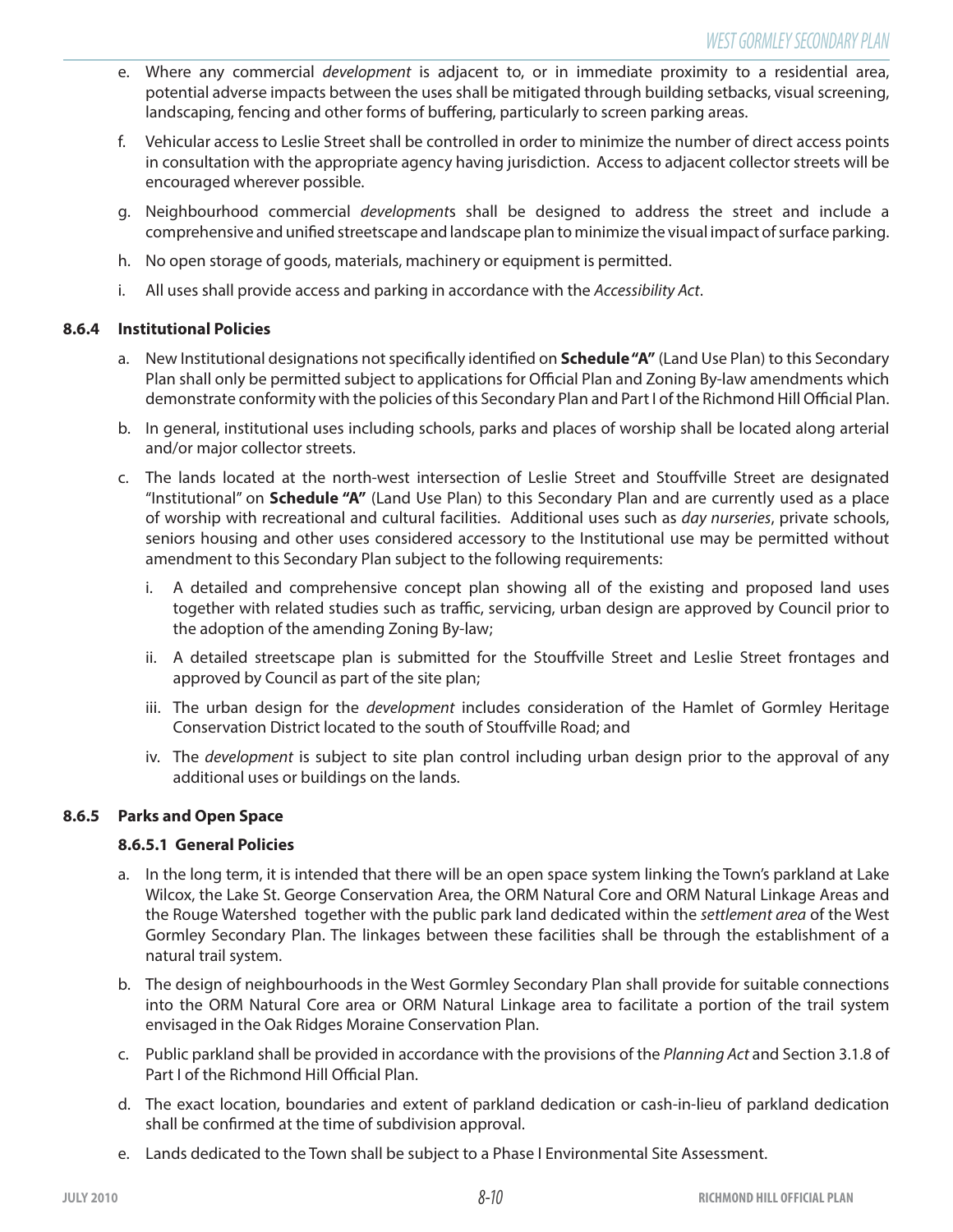## **8.6.5.2 Parks**

- a. The Park system planned for the West Gormley Secondary Plan area shall include Local Parks (Neighbourhood Parks and Linear Parks), Urban Squares and pedestrian and bicycle paths.
- b. The provision of parkland within the Secondary Plan area shall be determined on a comprehensive basis and not on an individual ownership basis.
- c. Land shall be conveyed to the Town for park purposes at a rate of 1.0 hectare per 300 residential units proposed or 5% of net residential area plus 2% of commercial lands where applicable, whichever yields the greater amount of parkland.
- d. Standards and locations of parkland shown on **Schedule "A"** (Land Use Plan) to this Secondary Plan shall be sufficiently flexible to allow variations which may be required due to particular site and/or development circumstances.
- e. Linear and Neighbourhood Parks shall be centrally located within a neighbourhood and shall be sized from 1.0 hectares to 2.5 hectares (2 – 6 acres) with frontage on a collector street wherever possible. Parks should be linked to the urban open space system through cycling and/or walking trails and provide for both passive and active recreation.
- f. Linear Park sites may be included within the total Neighbourhood Park area requirements and will generally be 0.30 hectares (0.75 acres) to 0.60 hectares (1.5 acres) in size.
	- i. Pedestrian links to parkland from residential areas will be required and shall be no less than 6 metres in width.
	- ii. Additional parks, urban squares and urban open space connections shall be required as part of the Concept Plan to be approved by Council for the lands designated Residential Mixed Use, located at the intersection of Bayview Avenue and Bethesda Sideroad.

## **8.6.5.3 Schools**

- a. The West Gormley Secondary Plan area shall be served by two (2) elementary schools as shown on **Schedule "A"** (Land Use Plan) to this Secondary Plan.
- b. The Town will encourage the School Boards to locate schools in close proximity to other schools in order to maximize open space and reduce site area requirements.
- c. Where any site is designated for a school or where an existing school is declared surplus, the site may be utilized for low density residential purposes in the event that the school is not developed. The site may also be dual zoned for schools and low density residential purposes.
- d. The elementary school symbols shown on **Schedule "A"** (Land Use Plan) to this Secondary Plan are symbolic in nature, establishing the intent to have an elementary school facility locate in these general locations. The precise location of school site requirements will be confirmed at the draft plan of subdivision stage.
- e. The design and layout of the schools shall encourage reduction of school related traffic congestion on and around the site.
- f. In consultation with the York Region District School Board and York Catholic District School Board, it is Council's policy to obtain a first right-of-refusal on designated school sites which are not required for school purposes in order to purchase such land for park purposes.

## **8.6.6 Cultural Heritage Policies**

- a. It is the intent of Council to protect the heritage resources within this Secondary Plan area by recognizing historically and architecturally significant buildings and structures, cultural heritage and archaeological sites, and where feasible, providing for their conservation.
- b. Sites or structures of historical or archaeological value shall be considered prior to any development, and shall be protected from incompatible *development*, wherever possible, and shall be retained on their original site, wherever possible.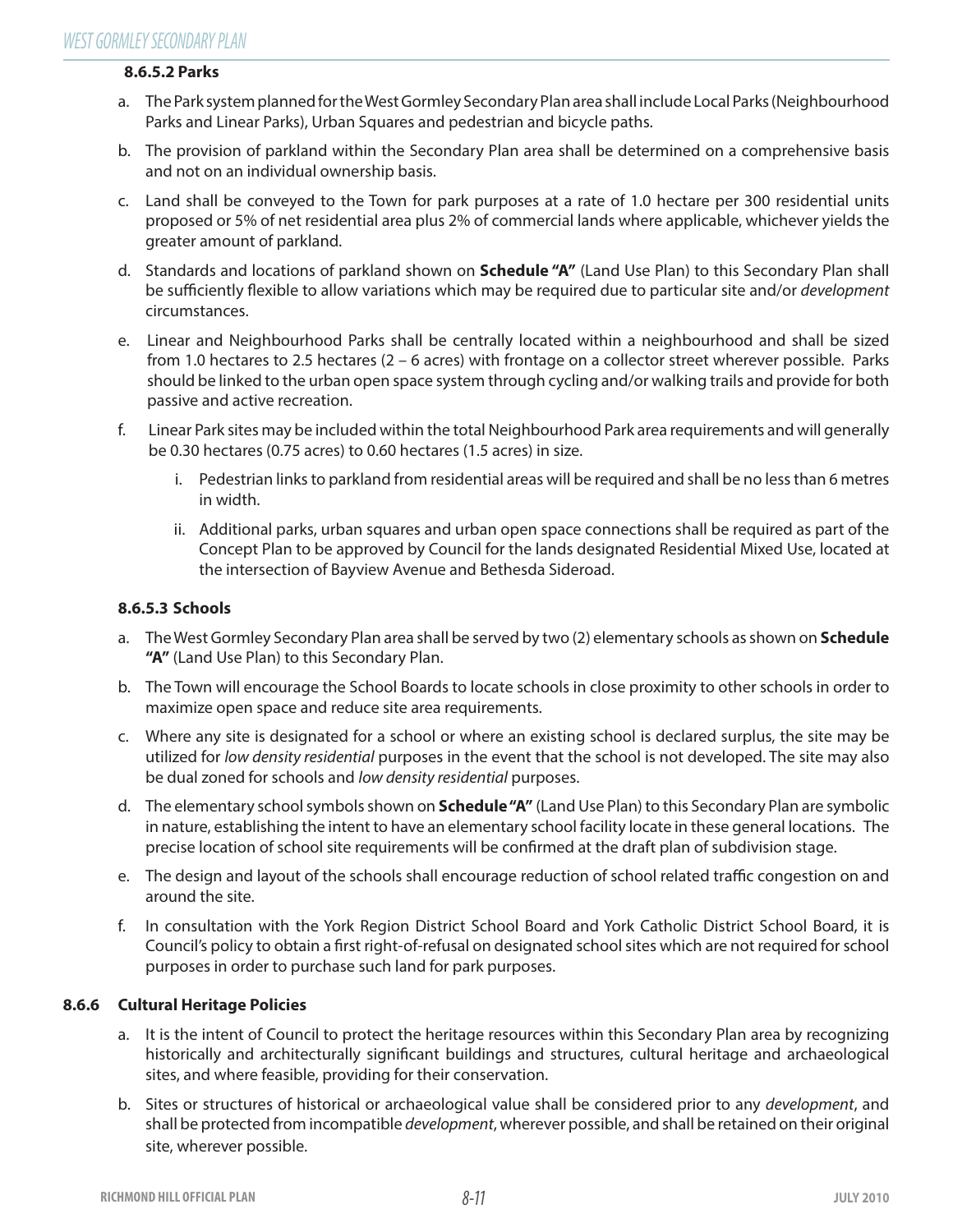## **8.7 TRANSPORTATION AND SERVICING POLICIES**

## **8.7.1 Transportation**

## **8.7.1.1 General Policies**

- a. The streets plan and the street classification is shown on **Schedule "A"** (Land Use Plan). The street classification consists of arterial streets, major collector streets, minor collector streets and local streets.
- b. It is the Town's intention to require traffic calming initiatives to be implemented in the design of streets throughout the West Gormley Secondary Plan area to reduce traffic infiltration into adjacent neighbourhoods.
- c. In the event that traffic volumes are excessive on any of the arterial streets surrounding the West Gormley Secondary Plan area, the Town of Richmond Hill may request that York Region prepare a traffic management plan which may include turning movement restrictions.

## **8.7.1.2 Arterial Streets**

- a. Bayview Avenue, Leslie Street and Stouffville Road are arterial streets under the jurisdiction of York Region, which bound the West Gormley Secondary Plan area and are intended for through traffic.
- b. Bethesda Sideroad is an arterial street under the jurisdiction of the Town of Richmond Hill.
- c. The right-of-way widths for arterial streets will be 36 metres. Additional widenings may be required at intersections and at locations which require cutting and filling to improve vertical alignments.
- d. Access points on arterial streets shall be controlled so as not to interfere with their function of providing for through traffic movements.
- e. All development adjacent to arterial streets shall be designed with direct frontage onto a parallel service street, wherever possible. In the event that construction of a parallel service street is not possible, direct access by individual developments will not be permitted.
- f. Sidewalks shall be provided on both sides of an arterial street, unless Council determines otherwise.
- g. Intersection and access points onto arterial streets shall be controlled with regard to the geometric requirements for visibility, grades and curvatures so as not to create a safety hazard.

## **8.7.1.3 Major and Minor Collector Streets**

- a. Collector streets are identified on **Schedule "A"** (Land Use Plan) to this Secondary Plan. Generally these streets shall provide for through traffic between arterial streets and between arterial streets and other collector streets.
- b. Major collector streets shall have a right-of-way of 26 metres while minor collector streets shall have a rightof-way of 23 metres. Additional right-of-way widths may be required at intersections with other streets, or in areas of physical or topographic constraint. Reduced right-of-way widths for major collector streets will be considered if it can be demonstrated that traffic calming has been introduced in the design of the community. The introduction of speed humps as traffic calming on major collector streets will not be permitted.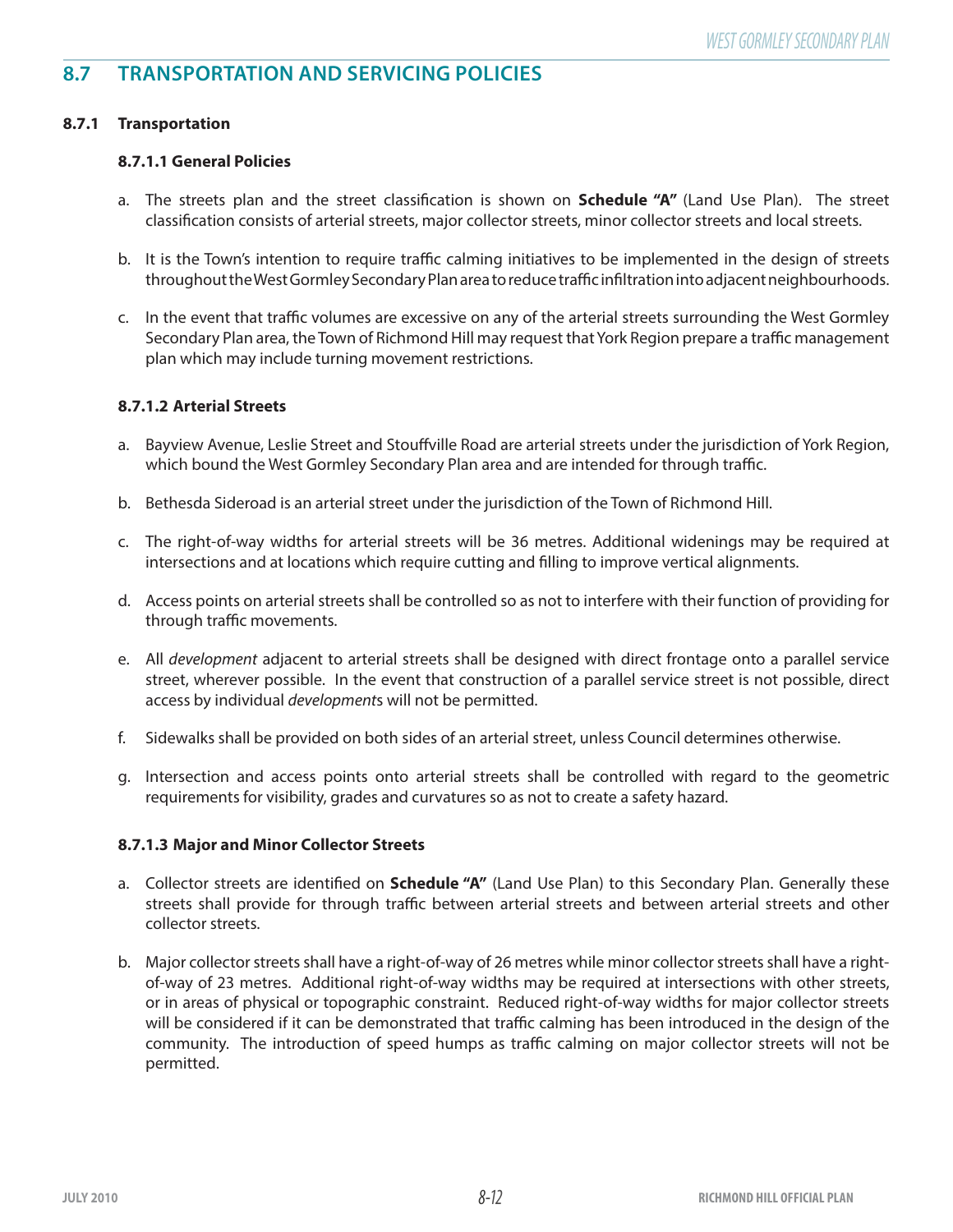- c. Direct access from abutting properties onto minor collector streets shall be permitted provided that such access does not result in traffic hazards due to proximity to major intersections or other special features.
- d. Sidewalks shall be provided on both sides of all collector streets.
- e. Transit routes have not yet been defned. However, it is expected that transit vehicles may operate on both major and minor collector streets. Home buyers on such streets shall be advised that those streets may be public transit routes in the future through the subdivision approval process.

## **8.7.1.4 Local Streets**

- a. Local streets are intended for residential access only. They shall be designed to discourage through traffic.
- b. The rights-of-way shall generally be 18 to 20 metres. Rights-of-way of service streets parallel to arterial streets may be further reduced subject to approval by the Town.
- c. In general, sidewalks shall be provided on one side of local streets and may or may not be required on short cul-de-sac streets subject to the satisfaction of the Town.
- d. Sidewalks may be required on both sides of certain local streets in the vicinity of elementary schools to ensure the safety of students.
- e. On-street parking may be allowed except in locations where it will create a confict between pedestrian and vehicular traffic or interfere with the safe operation of vehicular traffic.
- f. Due to the pattern of land ownership, there are certain parcels of land which may become inaccessible as a result of the development of adjoining lands. The Town shall ensure, in the plan of subdivision, rezoning or site plan approval process, that appropriate access is provided to all lands.

## **8.7.1.5 Public Transportation**

- a. The Town will work with York Region Transit, GO Transit and the Province to develop a coordinated transit system which encourages residents to use transit as an alternative means of transportation.
- b. The arterial and collector street system has been designed so that most residents will be within an acceptable walking distance to potential public transit routes. In the Plans of Subdivision, the local street and pedestrian walkway systems shall be designed to minimize walking distances to potential transit stops.
- c. Transit transfer points should be provided at the intersection of all arterial and collector streets. Collector streets shall be designed to structural standards to allow for bus traffic.
- d. All collector streets, within a subdivision, shall have the potential to become a transit route.
- e. The Town is pursuing with GO Transit a northerly extension of the Richmond Hill GO Rail service to Vandorf. This extension will include an all-day two-way service with a permanent equipment layover site in the general area between Bethesda Sideroad and Stouffville Road. Reference to this layover site can be found in the document entitled "GO Rail Expansion Program, Oriole Junction to Vandorf, Richmond Hill Corridor, Environmental Assessment Study, February 1993".

## **8.7.1.6 Pedestrian and Non-Motorized Traffic**

- a. Consideration shall be given to pedestrian and other non-motorized forms of movement through the design and location of sidewalks, walkways and bicycle paths within the West Gormley Secondary Plan area.
- b. Development shall be designed with street confgurations that encourage easy access to local stores, schools and parks by pedestrians and bicycles.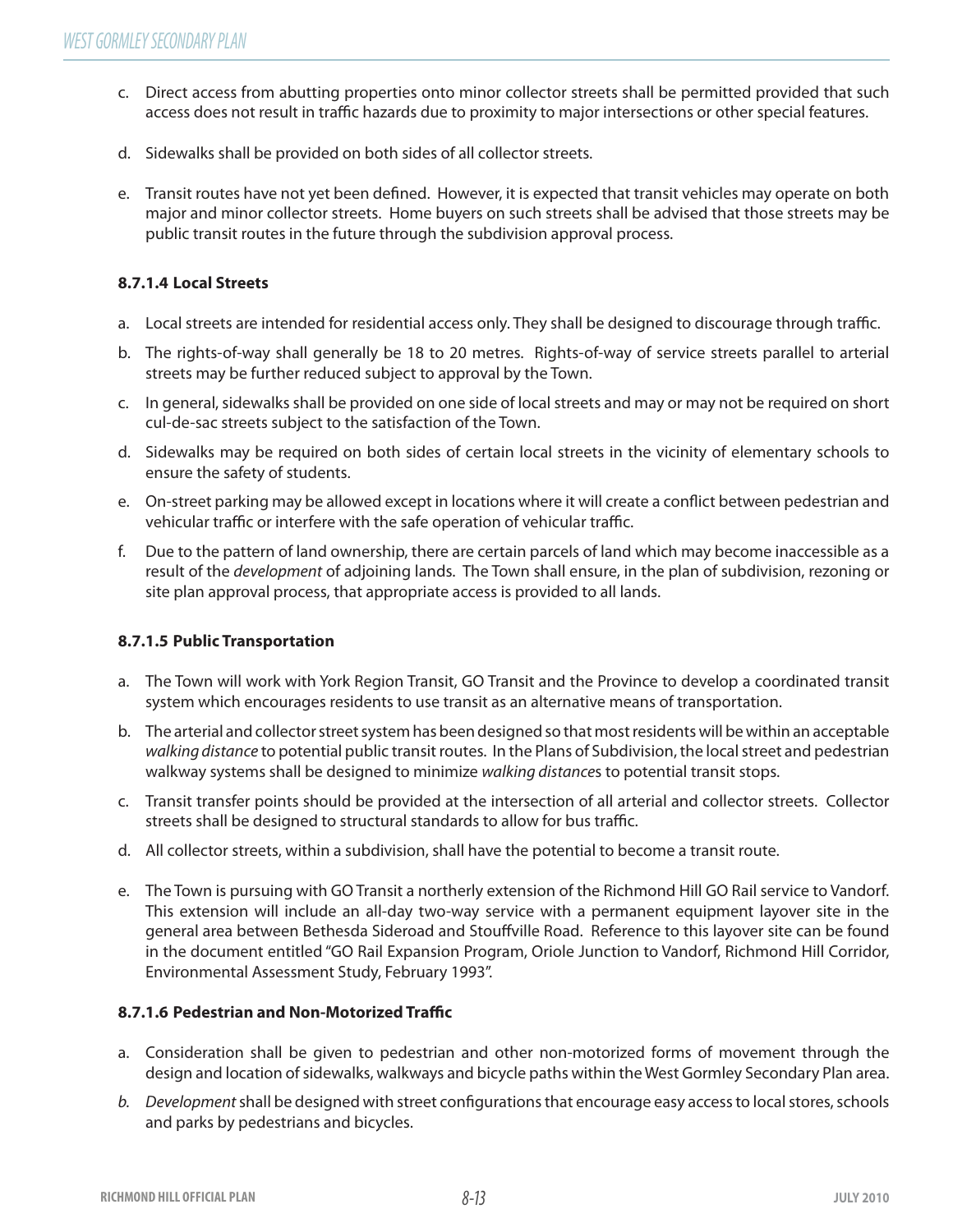c. Street confgurations shall be designed to facilitate convenient pedestrian access to Leslie Street, Bayview Avenue and Bethesda Sideroad to promote access to transit.

## **8.7.2 Servicing Policies**

## **8.7.2.1 Regional Trunk, Treatment and Servicing Capacity**

- a. Proposed infrastructure additions are required to the York Durham Servicing System (YDSS) and the York Water System (YWS) in order to provide servicing capacity for the proposed *developments* within the West Gormley Secondary Plan area. The approval of the infrastructure is subject to Environmental Assessments to be approved by the Province of Ontario. Until such time as the infrastructure and servicing capacity needed to accommodate the *development* within the West Gormley Secondary Plan area has been approved and is within two years of completion and/or other suitable arrangements to provide such infrastructure are approved to the satisfaction of York Region and Town of Richmond Hill, the approval of Zoning By-law amendments, draft plans of subdivision and site plan approvals shall be considered premature.
- b. Prior to the approval of comprehensive Zoning By-laws for the West Gormley Secondary Plan area, York Region shall have approved that there is sufficient water and wastewater capacity available including within the treatment facilities, to allow the *development* to proceed.

## **8.7.2.2 Upper Leslie Trunk Sewer**

- a. The servicing of the lands within the West Gormley Secondary Plan area along the Leslie Street frontage are intended to be determined by an Individual Environmental Assessment for the Upper Leslie Trunk Sewer. If the Upper Leslie Environmental Assessment is not submitted for approval by December 31, 2011, or if Terms of Reference for the Environmental Assessment have not been submitted for approval by December 31, 2009, then the means of servicing of the lands may be determined by an Environmental Assessment specific to servicing the lands pursuant to the *Environmental Assessment Act*.
- b. The specifc Environmental Assessment may be conducted by the proponent subject to the approval of York Region and the Town of Richmond Hill. The proponent for this Environmental Assessment may be a public body or a private entity or a public/private partnership. The alternatives to be considered in the specific Environmental Assessment will include servicing through the Upper Leslie Trunk sewer as well as a servicing solution specific to the lands.
- c. Where the results of the Environmental Assessment require the Town to assume responsibility for infrastructure that forms part of the long term servicing strategy for York Region, and where Council has agreed to allow the proponent to proceed with the Environmental Assessment, the proponent may be required to provide fnancial and liability undertakings to ensure the operation of the alternative servicing scheme does not result in additional operational costs to the Town.

## **8.7.2.3 Master Environmental Servicing Plan**

- a. Prior to the approval of Zoning By-law Amendments, any draft plan of subdivision or site plan approval on the lands within this Secondary Plan area, the following policies shall have been satisfied:
	- i. The draft Master Environmental Servicing Plans (MESPs) submitted by the applicant and dated August 2004 for the lands within the Rouge Watershed and September 2005 for the lands within the Humber Watershed, shall be revised to address the requirements as set out in Section 8.5.3 of this Secondary Plan.
	- ii. The revised MESP shall confrm the ability to provide sewer and water to the satisfaction of York Region and the Town of Richmond Hill.
	- and Richmond Hill Official Plan shall have been addressed to the satisfaction of York Region, the Town iii. The infrastructure provisions of the Oak Ridges Moraine Conservation Plan, York Region Official Plan,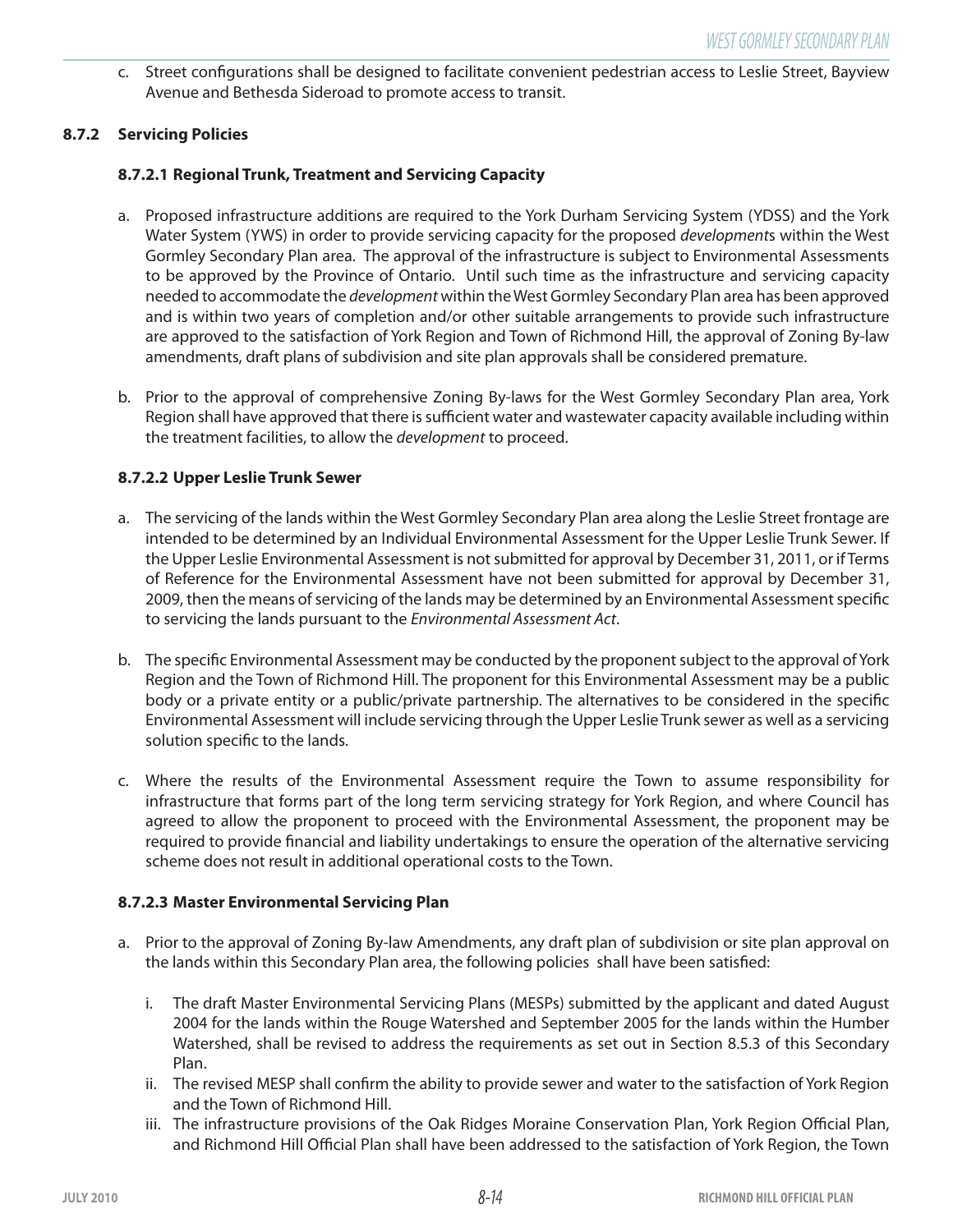of Richmond Hill, and the Conservation Authority.

- iv. An Environmental Assessment(s) shall have been completed to the satisfaction of York Region for the required Regional infrastructure to serve this Secondary Plan.
- v. All land necessary to enable construction of the required Regional infrastructure to serve the Secondary Plan area has been secured by York Region and/or the Town of Richmond Hill.
- vi. The capital cost of the required Regional infrastructure, to serve the Secondary Plan area, is included in York Region's capital budget for construction within two years following the date of draft plan approval or otherwise secured to the satisfaction of York Region.
- vii. Construction of the required Regional Infrastructure, to serve this Secondary Plan area is within two years of completion, or other suitable arrangements to provide sewer capacity are determined to the satisfaction of York Region and the Town of Richmond Hill.
- viii. York Region shall have confrmed the availability of water and wastewater capacity to the Town of Richmond Hill for the Secondary Plan area and the Town of Richmond Hill has confrmed that it will allocate capacity to the plans of subdivision within the Secondary Plan area.

## **8.7.2.4 Utilities and Telecommunications**

- a. Facilities for electrical power distribution, telephones, high capacity fbre optics communication cable, cable television, natural gas and other energy distribution systems shall be located underground and in a single utility corridor where feasible.
- b. The Town shall cooperate with the appropriate public and private agencies to ensure that all new developments are fully serviced upon completion of building construction.
- c. All plans of subdivision shall include appropriate locations for Canada Post centralized mail delivery systems.

## **8.7.2.5 Noise**

- a. In accordance with Section 3.1.9.7 of Part 1 of the Richmond Hill Official Plan, applicants for proposed development may be required to submit a Noise Analysis Report using recognized noise measurement and prediction techniques. Applications for development within 500 metres of the CN rail line or a Regional arterial street will be required to include a Noise Analysis Report at the time of the application.
- b. That report shall contain an assessment of noise levels to which the proposed uses will be subjected before and after abatement measures are installed, for the existing and anticipated situation during both day time and night time hours.
- c. New residential development shall endeavour to meet the noise level guidelines of the Ministry of the Environment.
- d. Where anticipated indoor and/or outdoor sound levels in a proposed *development* will exceed the Ministry of the Environment noise level quidelines, tenants or purchasers shall be notified.
- e. For applications proposed within 50 metres of the CN rail line, Council will require the submission of a noise feasibility study which demonstrates to the satisfaction of the Town, the feasibility of achieving Provincial objectives for noise prior to recommending draft approval.

## **8.7.2.6 Energy Conservation**

- a. The Town will encourage *development* within the West Gormley Secondary Plan area that is consistent with programs to conserve energy, reduce waste, encourage transit ridership and promote alternative modes of transportation to the single automobile occupant.
- b. The Town may consider Section 37 Bonus provisions for *developments* which implement green roof initiatives (LEED) as part of their site and/or building design.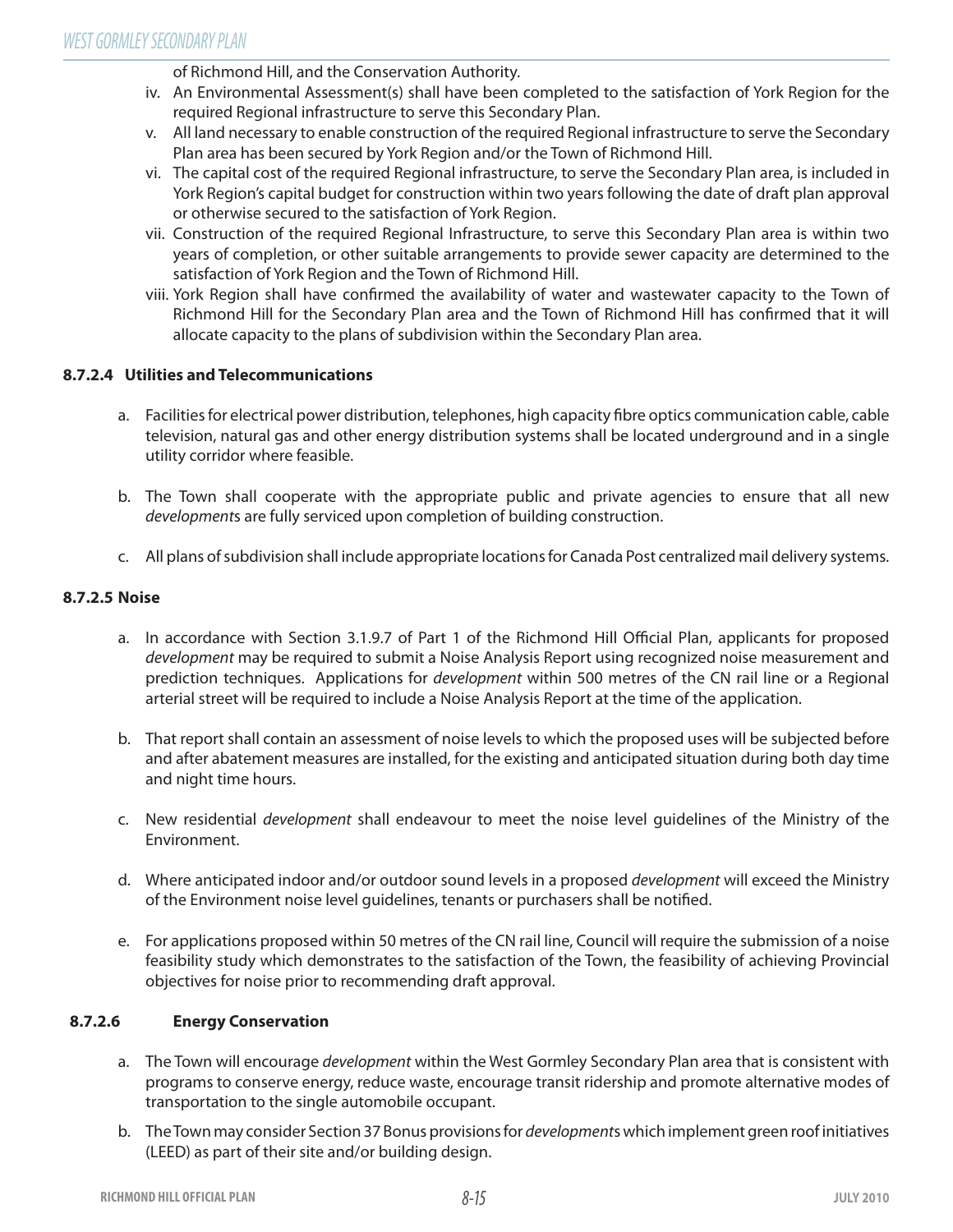## **8.8 IMPLEMENTATION**

## **8.8.1 General Provisions**

- a. Implementation of the policies of this Secondary Plan shall be in accordance with the Planning Act, Oak Ridges Moraine Conservation Act and Plan, Places to Grow Act and Plan, and other applicable Provincial legislation and the York Region Official Plan.
- b. Implementation shall also be in accordance with the policies of the Richmond Hill Official Plan, as amended Richmond Hill Official Plan, the policies of this Plan shall apply. from time to time. Where a confict exists between the policies of this Secondary Plan and Part I of the
- c. The implementation of the West Gormley Secondary Plan is expected to occur over a ten year time frame when the necessary Regional infrastructure and servicing capacity has been completed and allocated to the Town of Richmond Hill.

## **8.8.2 Zoning By-law**

- a. Prior to the approval of draft plans of subdivision, the Town and the TRCA shall have approved a completed MESP and the Town shall have adopted a Zoning By-law to implement the policies and designations of this Secondary Plan.
- b. The Zoning By-law may contain provisions for holding zones as provided for in Section 36 of the Planning Act in recognition of the following circumstances:
	- i. The need to receive a revised MESP which demonstrates that *development* can proceed without impact to the groundwater and/or natural heritage systems; and
	- ii. The need to ensure available servicing capacity.
- c. Accordingly, it is the intent of Council to enact a By-law and amend existing By-laws in accordance with the provisions of this Secondary Plan which utilizes the holding provisions of Section 36 of the Planning Act. The Zoning By-law shall defne and incorporate a holding symbol which shall be the letter "H", which shall precede the use and density provisions contained in any such By-law.
- d. No development shall occur on lands zoned with a Holding symbol until the Holding "H" symbol has been removed. An amendment to the By-law will be required and shall not be adopted until the following conditions have been satisfied:
	- i. Council has been satisfed as to the suitability and capacity of a site for the intended uses including the compatibility with adjacent uses;
	- ii. A plan of subdivision has been draft approved and a related subdivision agreement has been executed; or
	- iii. A consent has been granted by the Committee of Adjustment and a *development* agreement with the Town has been executed; or
	- iv. An application for site plan has been submitted and reviewed by the Town, in accordance with the Town's Site Plan Control By-law and a Site Plan Agreement has been executed.
- e. The division of land by way of consent or exemption from part lot control shall only be permitted where the Town is satisfied that the division or conveyance does not prejudice the future *development* of the remaining lands or abutting lands.

## **8.8.3 Subdivision of Land**

a. Development in the West Gormley Secondary Plan area is subject to subdivision control and part lot control.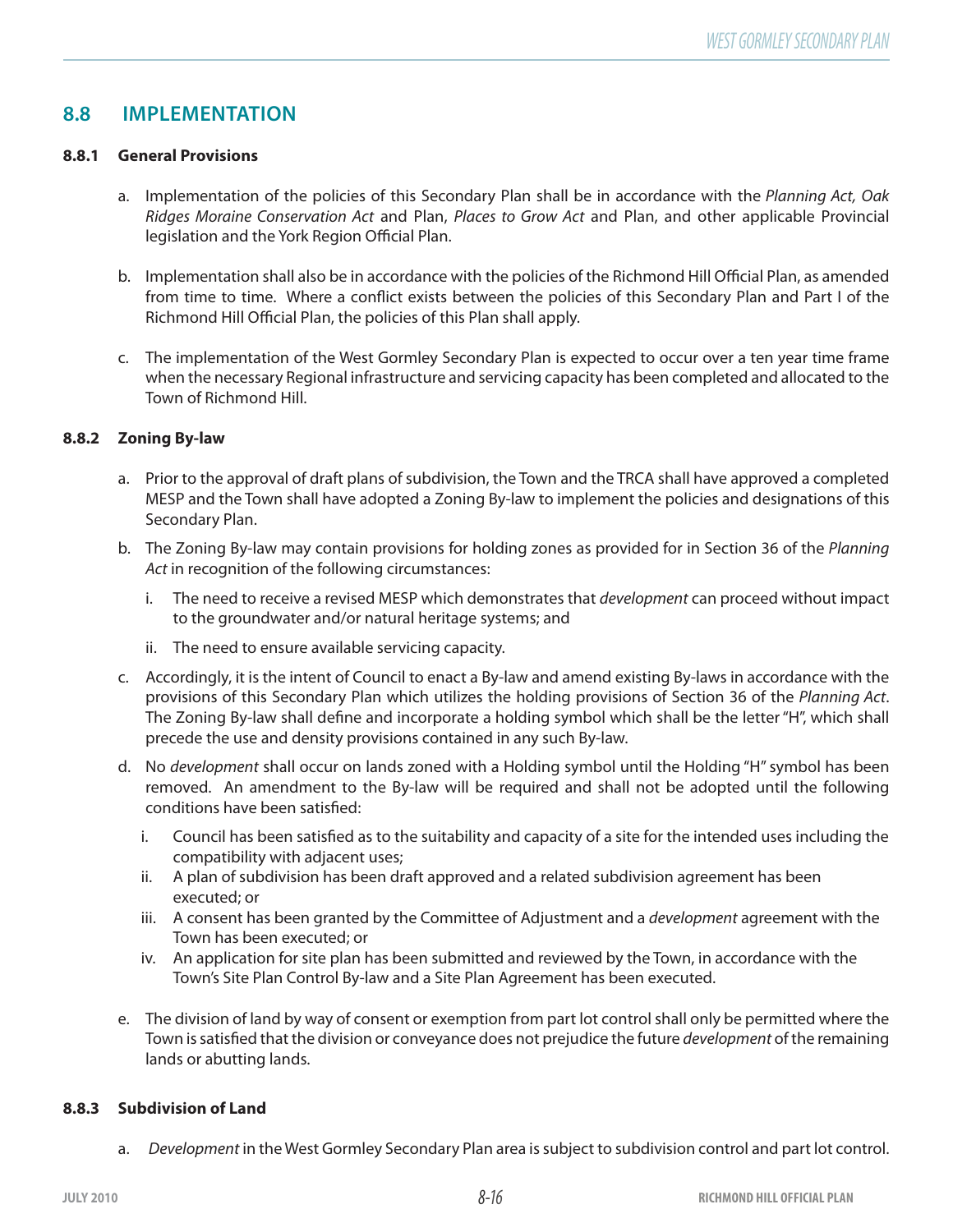- b. In addition to the provisions of the Planning Act, Council must be satisfied that proposed draft plans of subdivision meet the following conditions:
	- i. Conform with the principles, objectives, policies and criteria of the Oak Ridges Moraine Conservation Plan and this Secondary Plan;
	- ii. Can be provided with adequate services and facilities as required by the Region and the Town;
	- iii. Do not prejudice the *development* of adjacent lands; and
	- iv. Are not premature.

## **8.8.4 Development Charges**

- a. Prior to any *development* approval, the Town shall have enacted Development Charge By-laws identifying the Town-wide and area specifc development charges that may be applicable to land with the West Gormley Secondary Plan area.
- b. Prior to approval of any *development*, the Region shall have enacted such Development Charge By-law(s) that may be applicable identifying the Regional development charges that may be applicable to the provision of Regional infrastructure necessary to allow for the servicing of the lands.
- c. Prior to any development approval, the Town in consultation with the Region shall be satisfed that the arterial streets are planned and identifed for improvement within the planning time frame including the completion of any Environmental Assessments necessary to widen the boundary streets.

## **8.8.5 Required Studies, Reports and Plans**

- a. This Secondary Plan identifes a number of studies, reports and plans which must be completed and reviewed prior to the adoption of a Zoning By-law and approval of draft plan of subdivision, condominium or site plan agreement. It is intended that most of these studies will be completed and approved as part of the revisions to the Master Environmental Servicing Plans for the Humber and Rouge Watersheds.
- b. Studies, reports and plans required by this Secondary Plan shall be completed in accordance with terms of reference prepared by or approved by the Town and will be completed by qualifed professionals having the appropriate technical knowledge, experience and credentials to complete the studies identified.
- c. If the Town determines that a peer review of any study, report or plan required by this Plan is necessary, the proponent may be required to provide the necessary funding to allow the Town to obtain the peer review.

## **8.8.6 Land Securement and Dedication**

- a. It is the intent of Council that the areas within the Oak Ridges Moraine Conservation Plan including the required bufers be dedicated at minimal or no cost to the Toronto and Region Conservation Authority or other appropriate public agency.
- b. The Town may secure lands, whether for environmental or other purposes through one or more of the following mechanisms:
	- i. Acquisition in accordance with the Planning Act and the Development Charges Act;
	- ii. Working with the Oak Ridges Moraine Foundation, Provincial Government, York Region , Toronto and Region Conservation Authority and adjacent municipal partners to use all funds available to acquire land;
	- iii. Encouraging landowners to dedicate or bequeath environmental lands;
	- iv. Density transfers and/or bonuses;
	- v. Expropriation as provided for in the Municipal Act;
	- vi. Negotiation as a condition of development approval;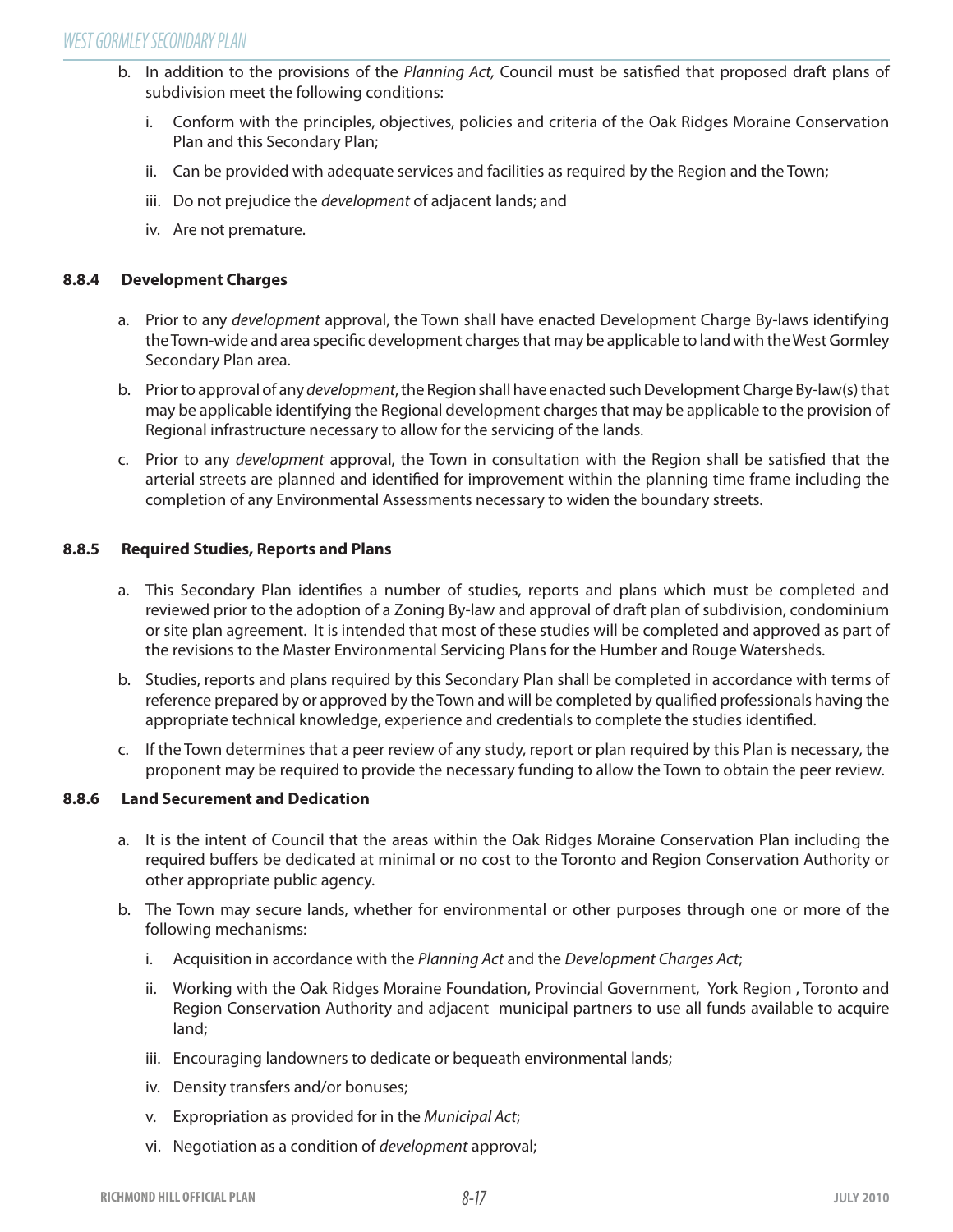- vii. Land exchanges with the Town and/or other landowners;
- viii. Easements for protection of natural heritage registered on title;
- ix. Public purchase; and
- x. Any other available means for protecting environmental and natural heritage areas with minimal impact to the Town's financial resources.

## **8.8.7 Urban Design**

To support the principles for *development* in the West Gormley Secondary Plan area, Urban Design Guidelines will be developed that provide direction to ensure that the West Gormley Secondary Plan area will be a distinct community with well-defned cohesive neighbourhoods that promote a sense of identity. Urban Design Guidelines for the West Gormley Secondary Plan area, including a Park Master Plan, conceptual Block Plan for the lands located west of Leslie Street and a Concept Tertiary Plan for the lands located at Bayview Avenue and Bethesda Sideroad shall be undertaken and approved by the Town prior to consideration of individual draft plans of subdivision or site plan approval. The Urban Design Guidelines shall be based on the following policies:

- a. Signifcant natural features will be incorporated into the urban fabric so that they are highly visible.
- b. Schools and parks will be located to act as visual and physical focal points and to maximize accessibility within neighbourhoods and, where possible, will be campused together.
- c. Special attention will be paid to the architecture and massing of civic and institutional buildings to reinforce their role as community landmarks and focal points.
- d. The structure of the plan will be based on a modified grid pattern of streets with appropriate allowances for protection of natural features and topographic features.
- e. There will be a clear hierarchy of local and collector streets that encourage connectivity to internal and external amenities, transit facilities and public spaces.
- f. Priority locations for special streetscape attention will include entrance streets leading into the community, focal points within the community, areas adjacent to scenic or environmental features, and locations that provide a vista or special point of relationship with open spaces.
- g. Regardless of their size and function, all streets will be designed to be safe, supportive of social interaction, and pedestrian-friendly.
- h. Special regard shall be given to the design of buildings in highly visible priority locations adjacent to valley corridors, natural features, parks, schools, community entrances and perimeter arterial streets.
- i. Streetscape design guidelines including consideration of:
	- i. A variety in built form and massing;
	- ii. Attractive landscaping, street furniture and street lighting;
	- iii. Pedestrian friendly environments; and
	- iv. Shelters for pedestrians at transit stops.

## **8.8.8 Regional Fiscal Impact Analysis**

Prior to the approval of any development applications (including, but not limited to, plans of subdivision, site plans and rezoning applications), the Region shall have completed an economic/fscal impact analysis and the conclusions of the analysis shall be resolved to the satisfaction of the York Region Finance Department prior to the approval of any development application, if applicable.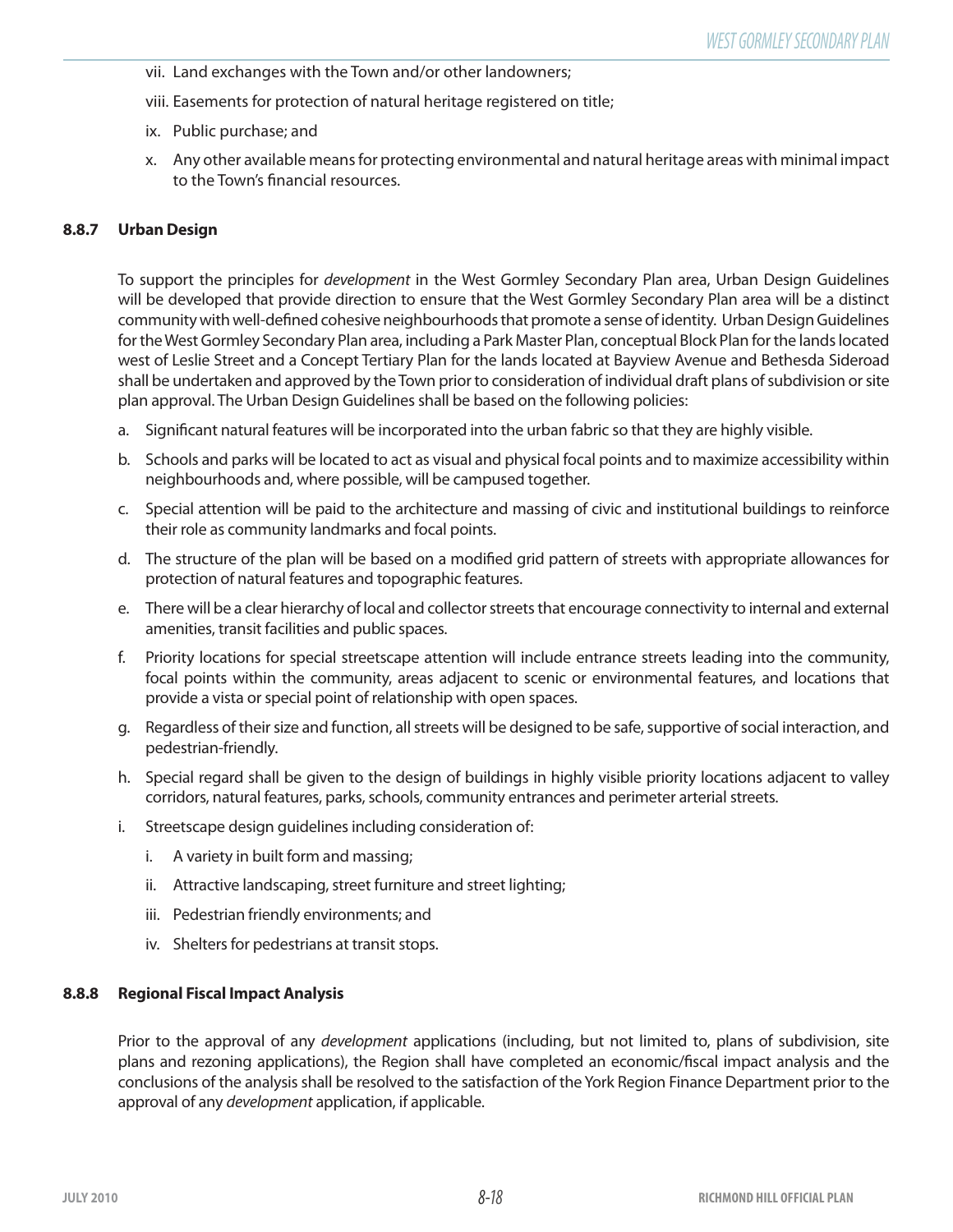## **8.9 INTERPRETATION**

## **8.9.1 General Interpretation Policies**

- a. The implementation of this Secondary Plan shall be in accordance with the provisions of the Planning Act, and the respective policies of the Richmond Hill Official Plan.
- b. The boundaries between the land use designations shown on **Schedule "A"** (Land Use Plan) to this Secondary Plan hereto are approximate, except where they coincide with arterial streets or valley lands as defned elsewhere in this document. Minor adjustments shall not require a further amendment to this plan as long as the intent is maintained.
- c. All area allocations and other statistics are approximate and should be regarded as fexible. Minor variations from statistics shall be permitted as long as the intent of the policies of this Secondary Plan is maintained.
- d. The provisions of the Part I Richmond Hill Official Plan, as amended from time to time, regarding the interpretation of the Richmond Hill Official Plan, apply in regard to this Secondary Plan. In the event of conflict with Part I of the Richmond Hill Official Plan or any amendment thereto, the provisions of this Secondary Plan shall prevail unless otherwise specified.
- e. The alignments of streets shown on **Schedule "A"** (Land Use Plan) to this Secondary Plan are approximate, except where they correspond with existing streets. Minor alignment adjustments shall not require amendments to this Secondary Plan, as long as the general intent of its policies is maintained.

#### $\mathsf{DMB}$  . Notice the provisions of this Plan, applications for Draft Plan of Subdivision and  $\mathsf{DMB}$ **APPROVED BY OMB**

April 26, 2013 L. Notwithstanding the provisions of this Plan, applications for Draft Plan of Subdivision and Zoning By-law Amendment which were deemed complete and still in process prior to the approval of this Plan, are required to conform only with the policies of the West Gormley Secondary Plan as they read prior to the approval of this Plan, namely, pursuant to the Order of the Ontario Municipal Board in Case No. PL040712 and PL040713 dated June 6, 2006.

## **8.9.2 Def nitions**

Defnitions contained in this Secondary Plan shall only apply to the West Gormley Secondary Plan Area. Where a word is italicized in this Secondary Plan, but not identifed in Section 8.9.2 of this Secondary Plan, the meaning of such word shall be as defined in Part 1 of the Richmond Hill Official Plan.

## **Gross Residential Hectare**

means the area of land measured in hectares utilized for residential dwellings including the lot area; local residential streets; local parks, including walkways and bicycle ways; public and separate elementary and secondary schools; churches and other institutions such as days nurseries and nursing homes; and local municipal facilities such as fre halls. This area excludes major arterial streets and required widenings where identifed and collector streets.

## **Net Density**

means the overall site/subdivision density calculated on the basis of total units divided by total net residential area (Net residential hectares).

## **Net Residential Hectare**

means the area of land measured in hectares utilized for residential dwelling units including the lot area and local residential streets.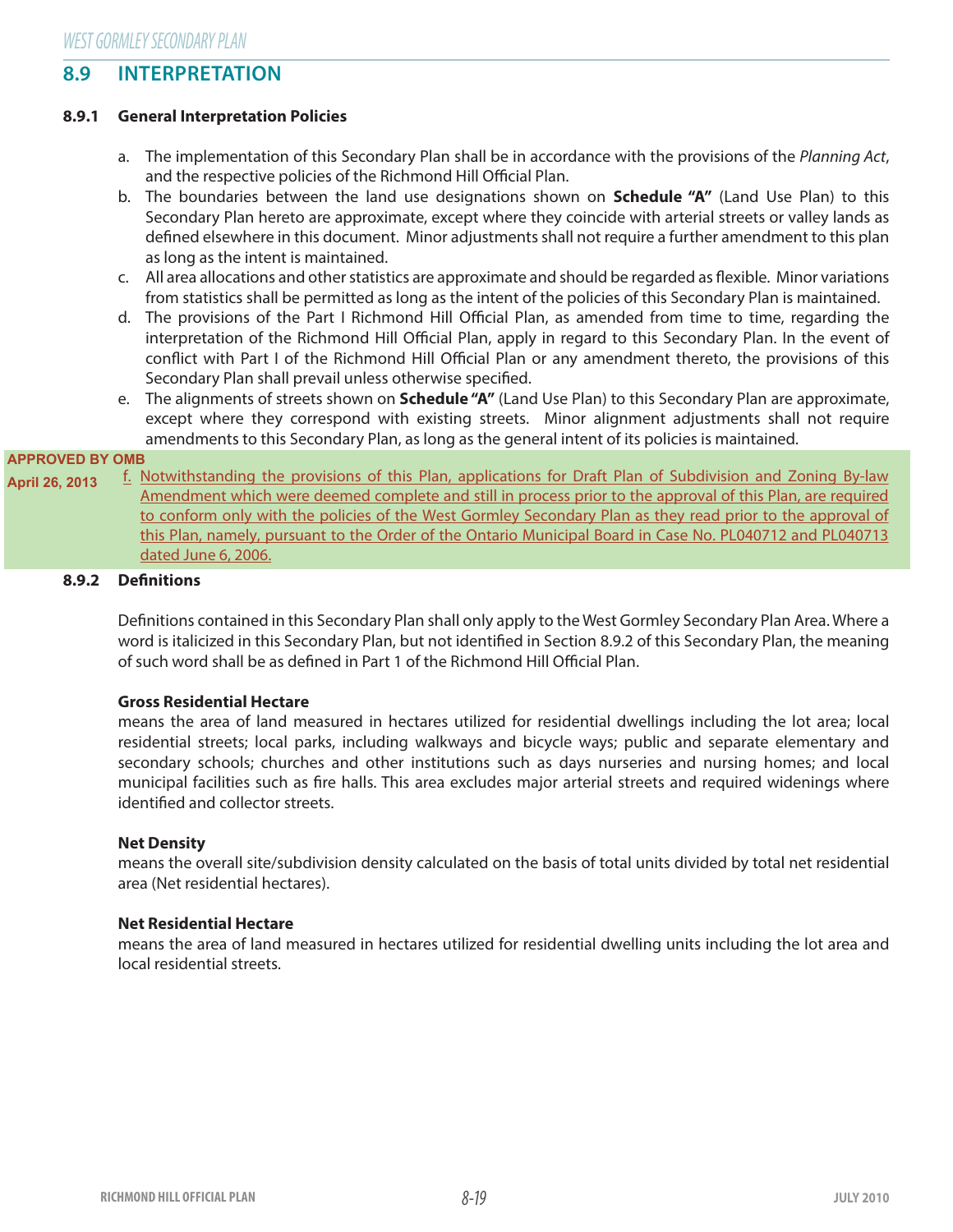